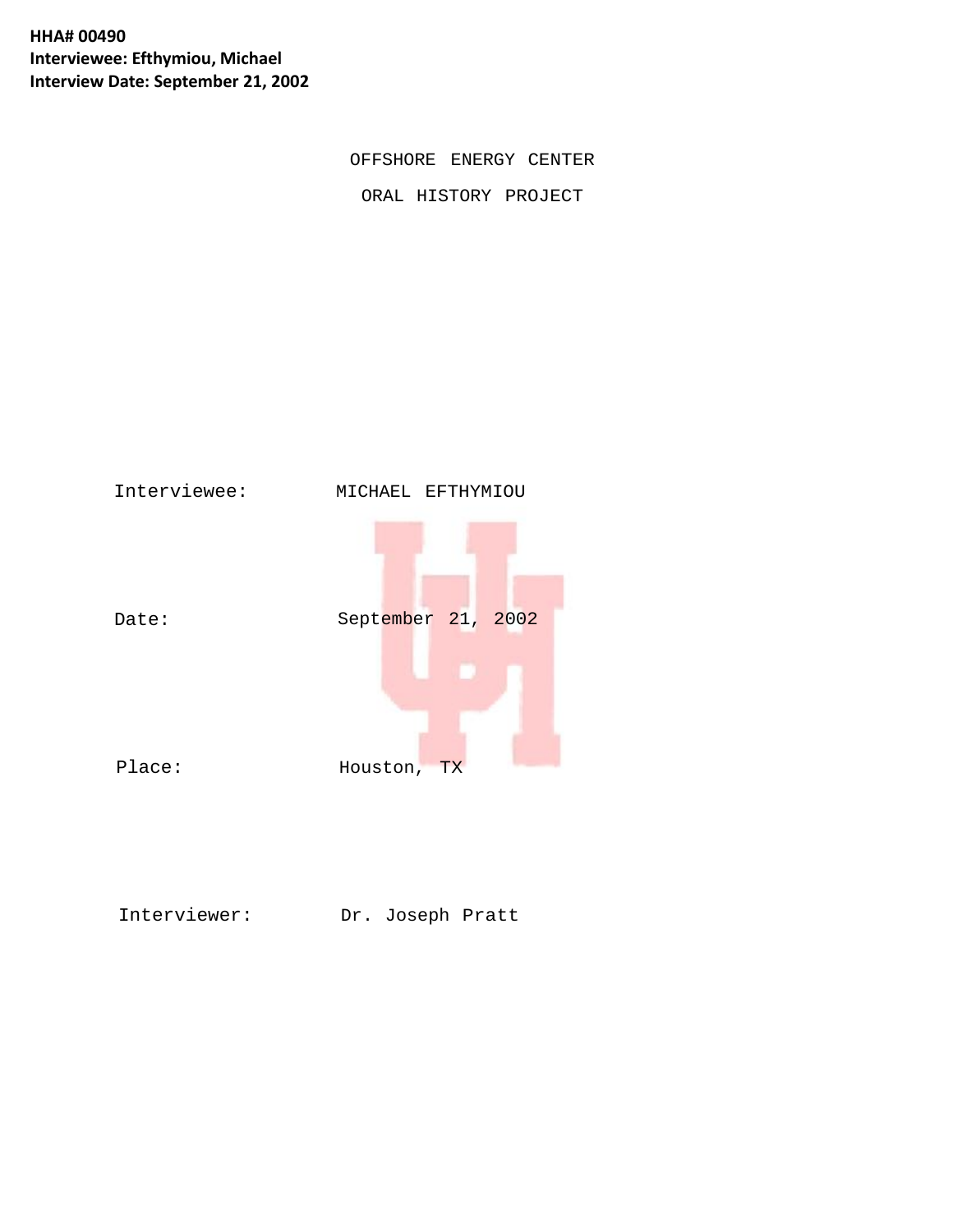# Side A

- JP: This is an OEC Hall of Fame interview. Today is September 21, 2002. The interviewer is Joe Pratt. The interviewee is Michael Efthymiou. Michael, I will start by asking you a basic question: tell us about your background, how you got into the oil industry, and then how you moved offshore to work.
- ME: I started civil engineering in Manchester and then I decided to stay on and do a master's degree and then a Ph.D. The topic of my Ph.D. was loading on offshore pipelines. I became interested in applying it, and even when I came from Cypress to England to study my thoughts were always to study and then to return and apply whatever I learn in Cypress. But, things went differently.

I really wanted to work in the offshore industry. I found it a big challenge. The oil and gas industry in the North Sea was just picking up at the time. So, I applied for a job with Shell because I knew that they were doing rather serious work in the research and development of offshore engineering.

# **University of Houston 2 Houston** *2* **<b>Houston History Archives**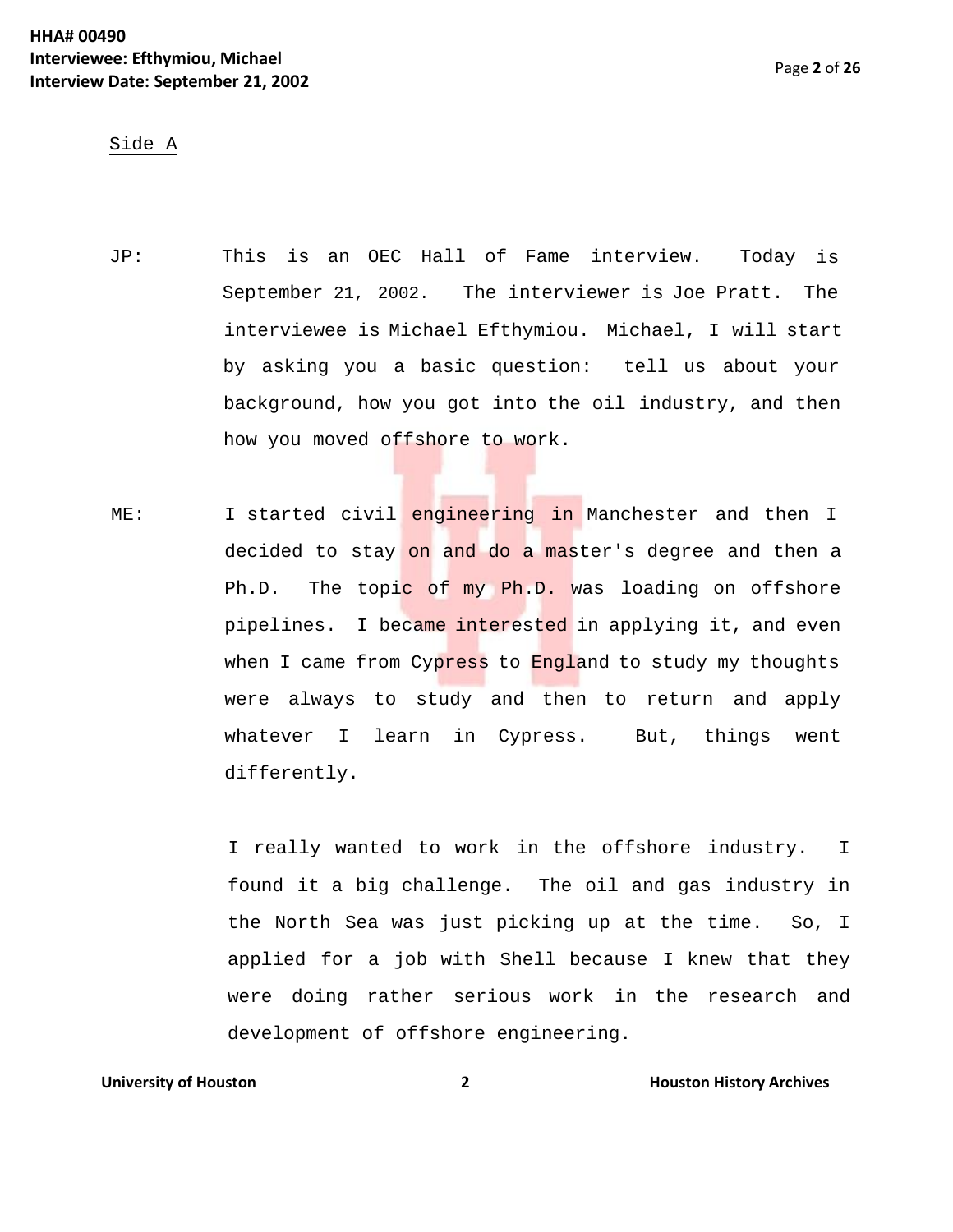Page **3** of **26**

I started in 1981 with Shell. The first topic that I worked on was stress concentrations in tubular joints. Fatigue, which is the degradation of a structure over time with repeat cycles, was not such an important problem in the Gulf of Mexico where the industry began. However, when we started putting structures in the North Sea where the environment, especially the waves, is much more severe, much more of an issue.

I worked with one specific aspect of the problem, which was to establish the level of stressors very local to the connections which make up the offshore platform. Until I started, there was some knowledge from people who worked the problem before but it was not comprehensive and it was not covering all of the joint types that you would find on an offshore platform. Therefore, the designer had to make some leaps of faith and make up numbers as he went along. I think experienced designers, by and large, could do that, but there was always a difficulty.

**University of Houston <b>3 19 Houston History Archives 3 Houston History Archives** In the course of a project, you had to stop and go back and do testing because there was no other way of deriving the data that you needed. So, the essence of my work was that we did whatever needed to be done; essentially analysis of line from the major project so that the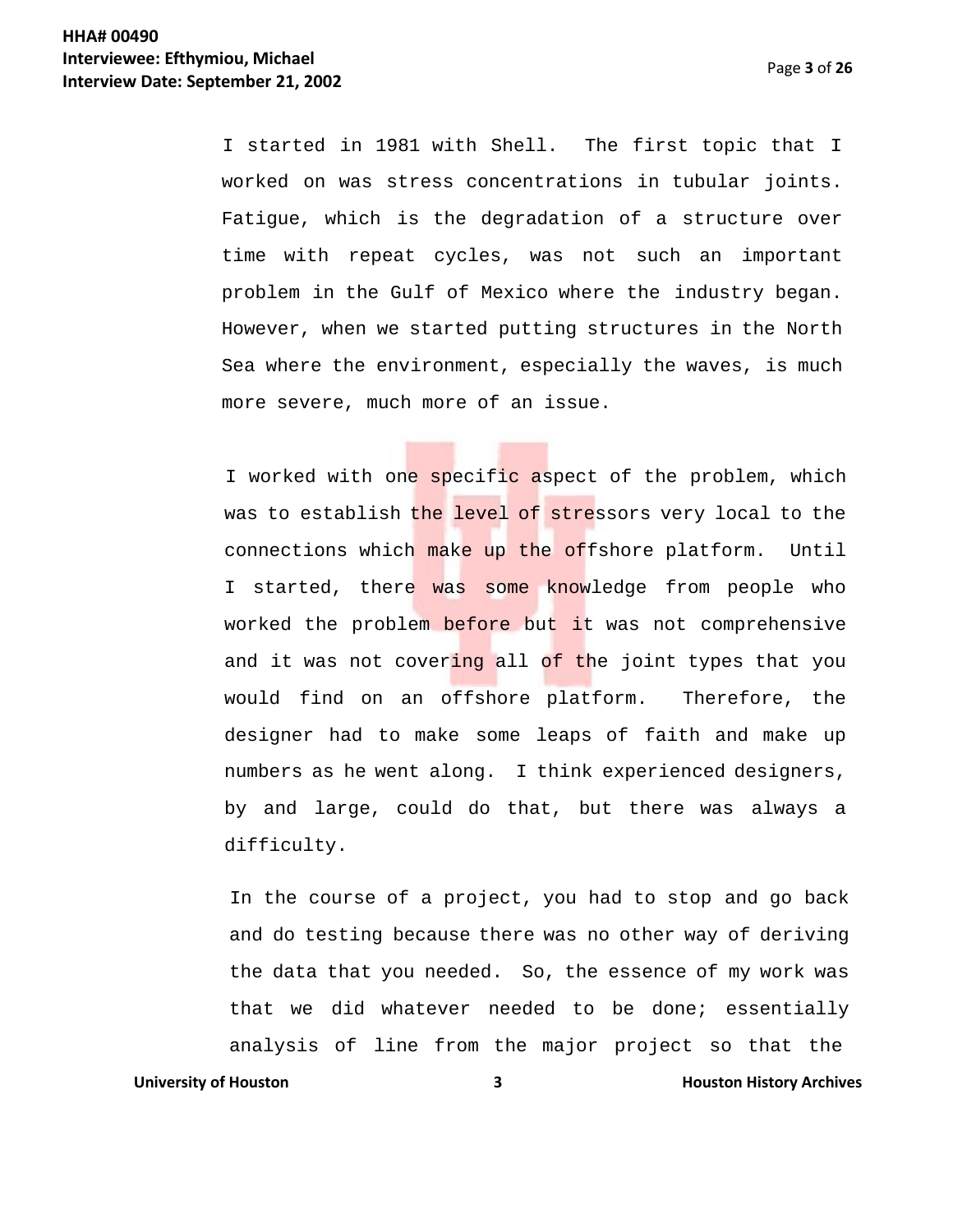designer would have it available and be able to apply it as needed. We comprehensively covered all of the joint types that you find on a platform. One major aspect was with all the geometric parameters that corresponded to our range. The other major aspect was that the level of stress concentration depended not only on the geometry of the joint but it also depended on the type of loading.

Prior to my work, people were making assumptions about the loading, whereas I brought it into the equations explicitly. It has now been introduced in software for analyzing and designing of platforms. So, most of the commercially available software now can have both the geometric aspect and the loading aspect.

- JP: Did your work and your Ph.D. on pipelines give you an advantage in seeing the need to do this?
- ME: I think it gave me an advantage in understanding the loading. Because it was the loading that I started for my Ph.D., it was easier to understand how a certain pipe or a certain connection gets loaded. So, it was useful in that sense.

**University of Houston 1988 4 Houston History Archives 4 Houston History Archives** JP: Is it essentially true that people had not had to worry about this in the Gulf because it was not going to be a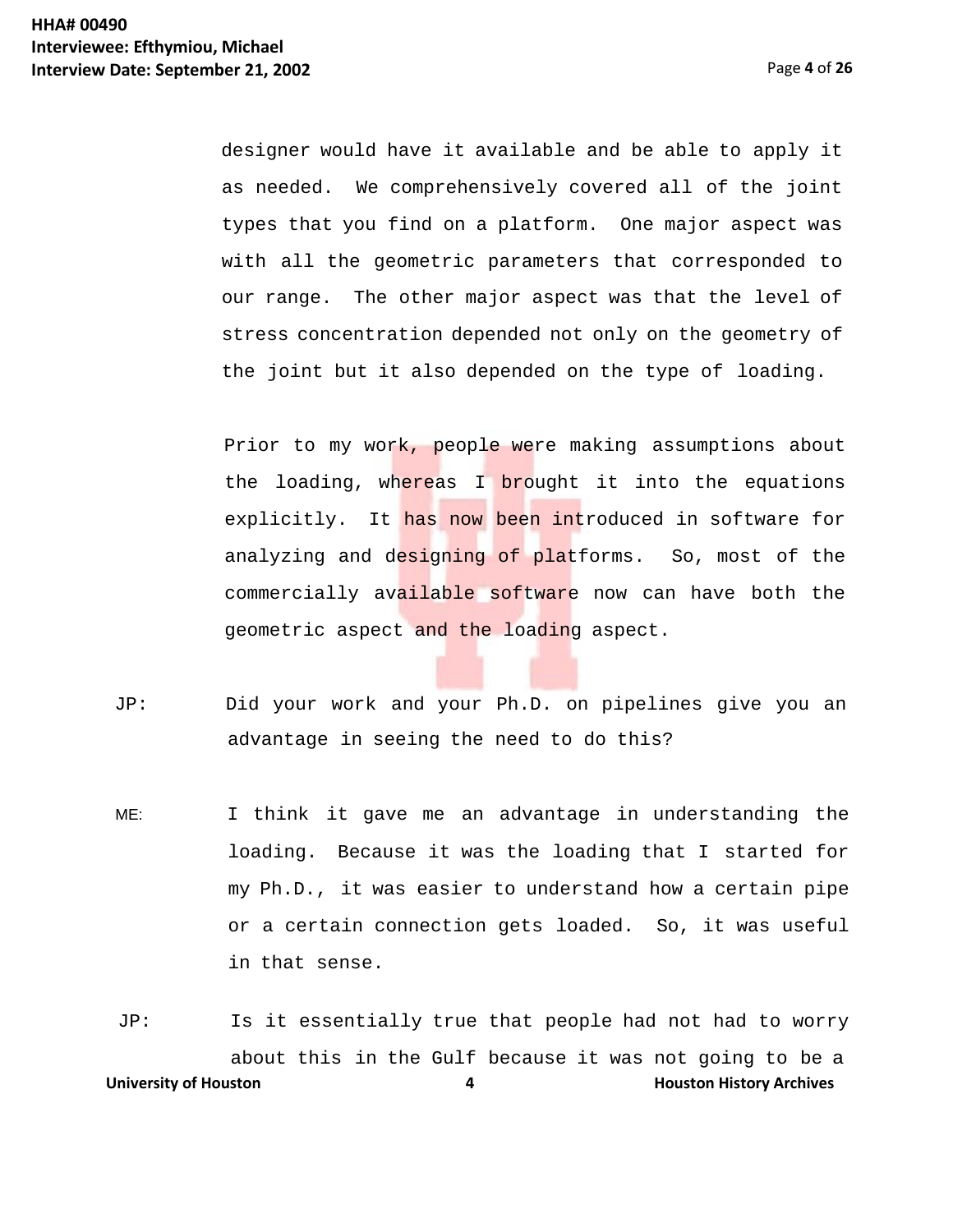problem?

ME: It was less of a problem in the Gulf, yes.

JP: They did not know that it might be a problem?

ME: Right, whereas in the North Sea we saw loading situations for instance direct loading when a connector got framed, where it becomes really important. So that work took the best part of about five years - from 1980 to 1985. When I completed it, the first step was to implement it within Shell.

> Then I quickly moved to another topic because there was a mini panic situation with respect to the integrity of one of our major installations in the North Sea. It was actually the biggest installation that they had at the time. There was a real problem with respect to the integrity of the platform.

**University of Houston <b>5 Houston 1 Houston History Archives** We had used up all of the available slots for conductors and we needed to put more loading on the top sides, which is actually not uncommon. What was different here was that we needed to put quite a lot. The reservoir was quite prolific; it was producing more than we had anticipated and when we reanalyzed the platform and used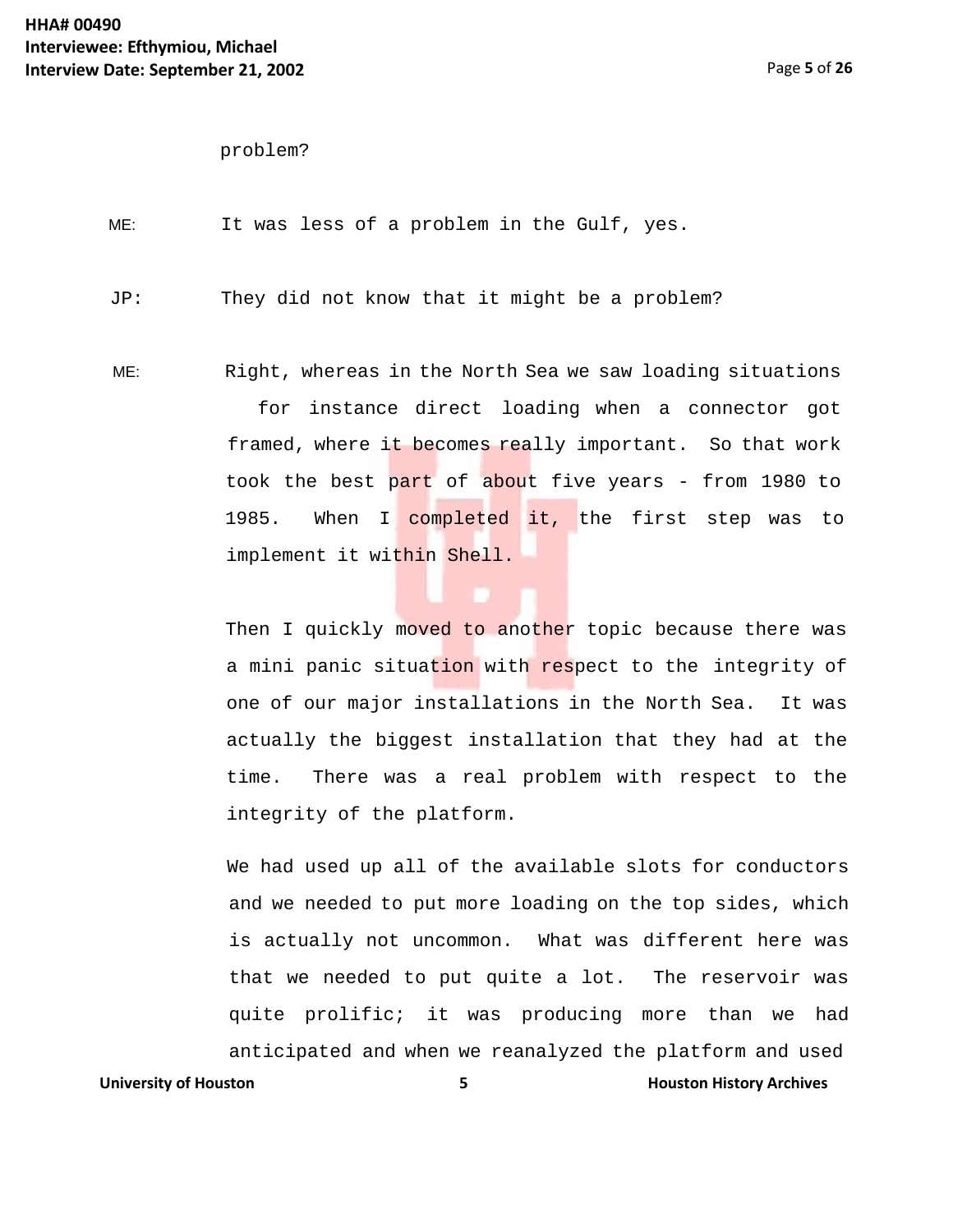all the latest technology, we were finding it to be overstressed.

- JP: So, you started studying it to just see the implications of new load and you realized that there might be a problem?
- ME: Right. We started analyzing it to prove that it was fit for purpose, so we could go ahead and put the loads on. We were talking about maybe adding another 1,000 tons on the top sides.

JP: Which platform?

ME: It was the North Cormolon platform, and at that time it was in about 165 meters of water and was the deepest in the North Sea. Since then, they have put a few more in somewhat deeper water. The perception of the loading increased since the time of the design of the platform . . . we designed it in 1978, with certain parameters on the load, and those parameters increased by about 15% over that period of five or six years . . . and because we wanted to apply more load beyond what was emphasized at the design stage, it was looking overstressed.

**University of Houston 6 Houston History Archives** We set up a program whereby we would strengthen the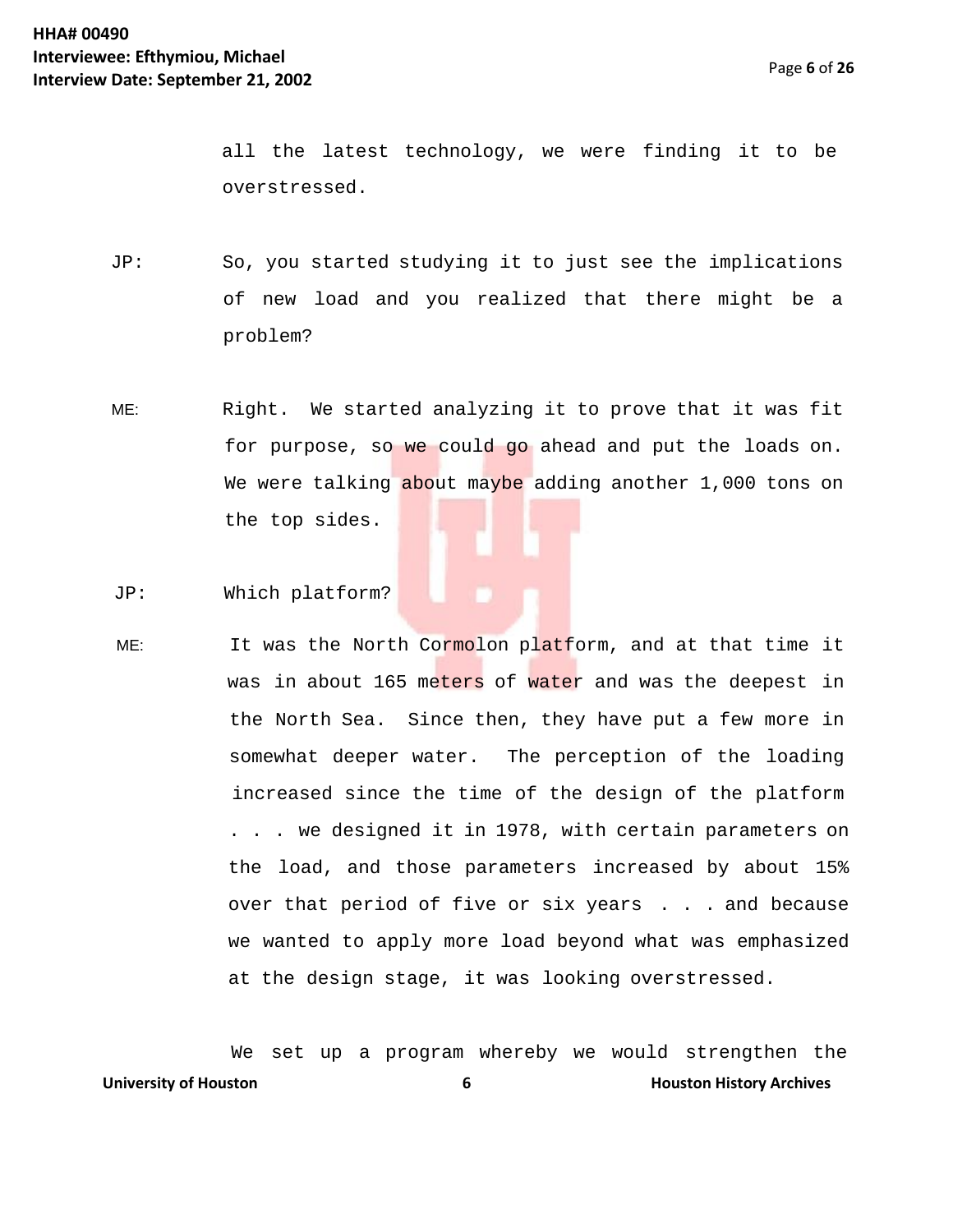platform if needed and, on the other hand, we were really anxious to see if there was any reserve capacity on the platform - how strong, really, is the platform? That is when we applied, for the first time, methods of nonlinear analysis that can tell you how strong the platform really is. We went beyond code allowables and beyond normal conventional design and we were able to demonstrate, after a study of about 18 months, that the structure actually could take the additional loads. So, we went ahead and we put the loads on. For me, that was the start of recognizing the importance of the reliability of offshore platforms.

When we were tackling this problem, we only felt comfortable addressing the strength side of it - how strong the structure really is. But, the question of how safe the structure is has two aspects: what is it that is loading it and how strong is the structure? So, after we gave North Cormolon a clean bill of health and they could go ahead and continue to operate, then we started addressing the bigger problem of the reliability of offshore platforms. It took us about 7 or 8 years to complete. We did build on work that was done previously by Peter Marshall and Bob Bee in the 1970s when they first had to address this problem in connection with the

Gulf of Mexico.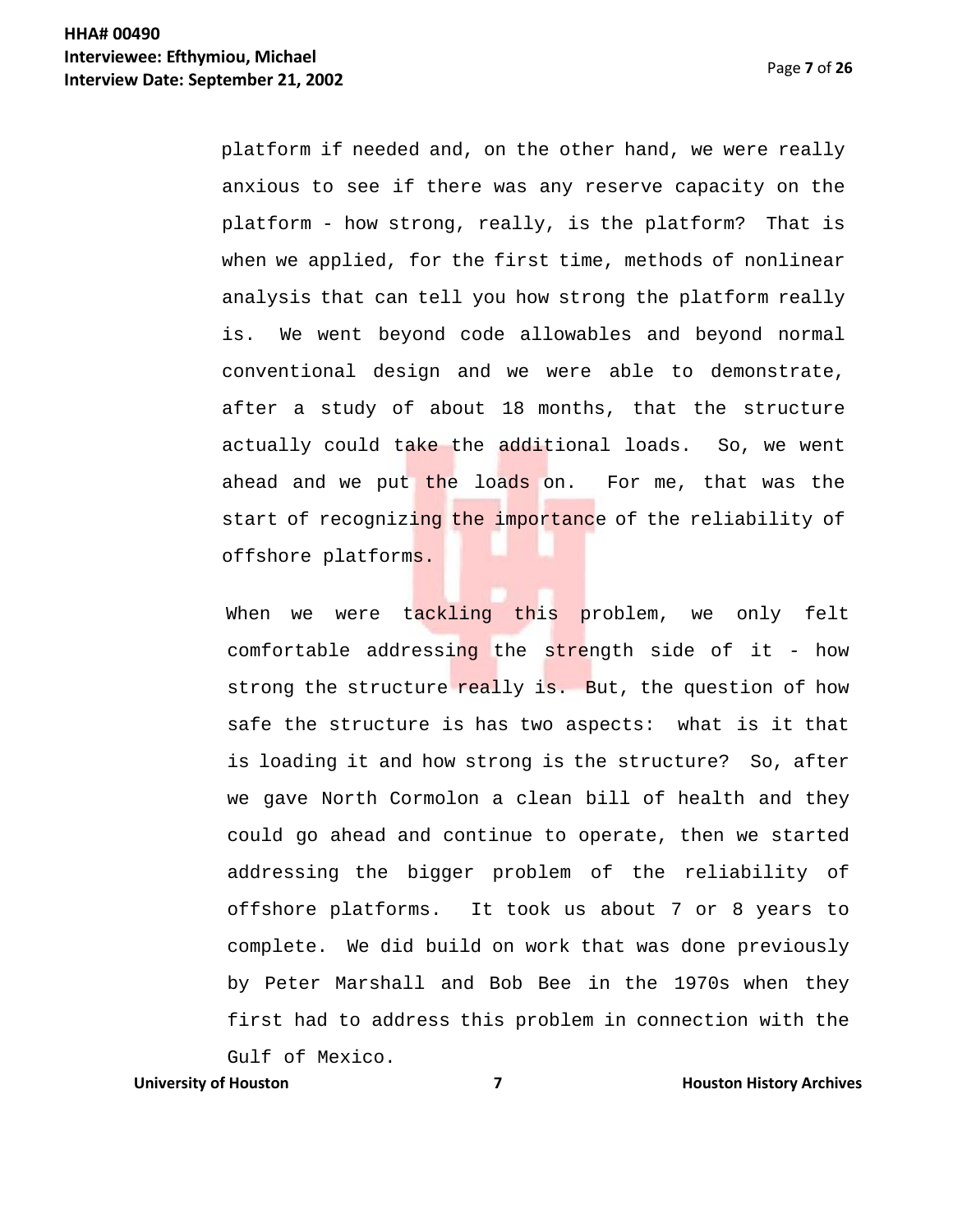The history of the Gulf of Mexico platforms is quite different. Before the hurricane comes, the Gulf of Mexico platforms are evacuated. Hence, the level of safety and the consequence of a failure are quite different than for the North Sea where it is not practical to evacuate and the installations are so much bigger. They may be 10-15 times bigger in terms of the cost . . . and the manning level, we are talking about hundreds of people.

Around 1985-86, as we were tackling the problem of North Cormolon, there was another major platform which was being designed at the time, the turn platform. We decided to put instrumentation on the platform and that is a unique system - unique because it measures the total load that the structure sees acting on it from waves, currents, and winds. So, we instrumented the turn platform. The instrumention alone cost about two million dollars. The analysis of the data was an exercise that took us from 1988, when the platform started operating, until 1993; we were gathering and analyzing data. The intent of that was to establish the magnitude of the environmental loading and how that magnitude varies over a storm.

**University of Houston <b>8 Houston 8 Houston History Archives** It was a major exercise. We involved the rest of the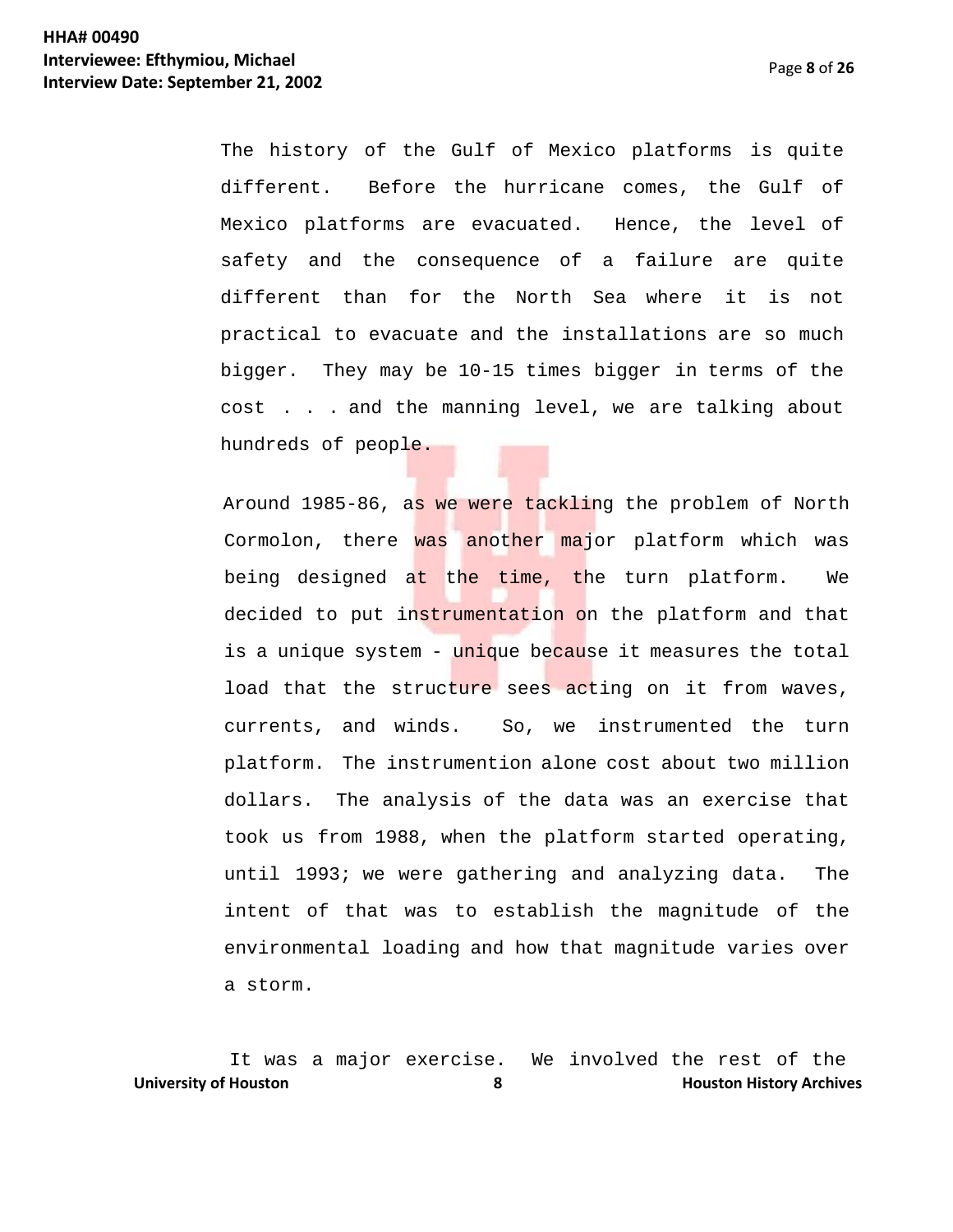industry in it by making it a joint industry effort.

- JP: Had that been done before? Did people use such instrumentation to try to get real measurements?
- ME: Prior to that there was one instrumentation exercise, but it was much smaller in scale. It was done, I believe, in the mid 1970s. It was the OTS platform - ocean test structure. But it was so much smaller that it was actually a test structure. Only a couple of members were instrumented, you could only infer loads in a member. We were able to measure the total load by placing strain gauges on the base of the platform, on the main legs and on the main diagonals near the base. We had to place 68 strain gauges and between them we could work out the total load on the platform. That was unique.

Because of that, there was a lot of interest in the industry, so a joint industry effort was well funded by the major oil companies. The main designers took part and as the data was being collected, it was analyzed and presented to the joint industry effort. Separately, we were doing analysis within Shell and our partner, Exxon, was doing analysis here in Houston. And we were comparing the analyzed results from Exxon, our analyzed results, and those of the joint industry effort.

**University of Houston 9 Houston History Archives**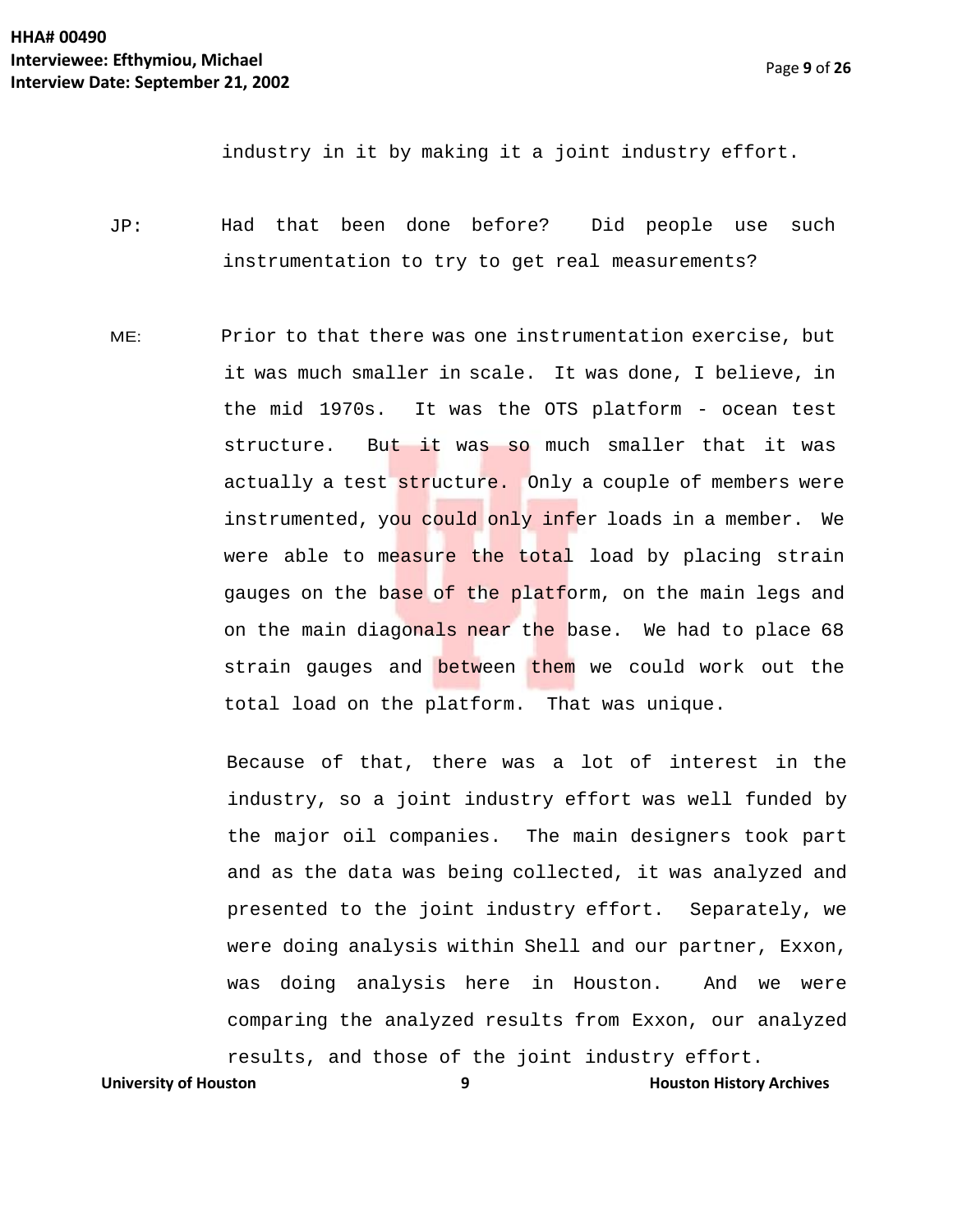It was an eye-opener for many of us. We designed the platform to withstand about 100 megaton, which is about 10,000 tons of lateral loading. We designed it to withstand 10,000 tons as a design load. So, if it sees a design event which is an event with a return period of 100 years, then we thought we would design it to withstand 10,000 tons. We were quite lucky that on the first of January of 1992 we got the biggest storm ever recorded over the last 50 years. It was close to the design event, or at least the notion of design event . . . at least in terms of the wave height, it was close.

What we measured was actually, if I remember correctly, a little bit less than 4,000 tons. So, there was a huge difference, a difference of about a factor of 2, between what we designed the platform for and the actual load that was seen by the structure. There is one main reason for that. Prior to that work, at least in Europe and Norway, it was common practice to apply the 100 year wave and the 100 year load and the 100 year wind and assume that they would occur at the same time. We were adding them, we were assuming that they would occur at the same time and that they would occur from the same direction. What became clear throughout those four years of measurements, and was emphasized by the big storm, is

### **University of Houston 10 Houston** *History Archives* **10 Houston History Archives**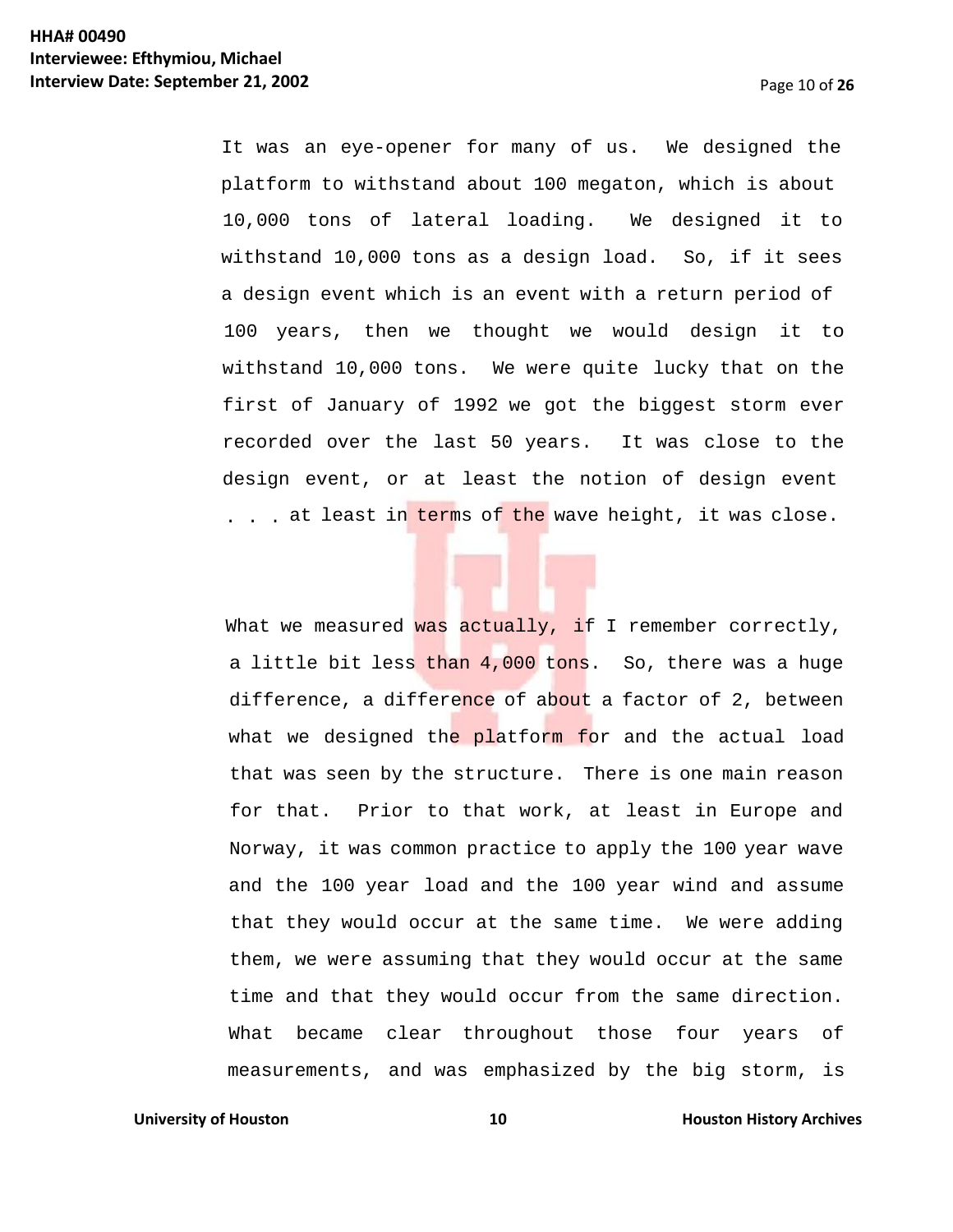that the big wave does not occur at the same time as the big current and it does not occur at the same time as the big wind. Also, they do not arrive from the same direction. These effects were quite significant and the monitoring system enabled us to demonstrate that and to use data to quantify it. Of course, there was another set of data. So, that is the monitoring system and its value.

There is a second value that is also very significant. It was very useful in telling us the level of uncertainty or variability in the loading. You would take a given storm, look at the variability of the loads that occurred on the platform during that storm, and compare those with what you would predict the variability to be. That exercise was extremely useful; it quantified those and it validated our models. So, there is the variability of loading on a platform, the noncoherence of waves of winds and currents - we got those elements from the turn monitoring system.

**University of Houston 11 Houston** *History Archives* **11 Houston History Archives** At the same time, we spent some effort developing methods which would tell us how strong a structure is; the ultimate strength of the platform. Those are numerical methods and we did some testing to validate those. Bringing these elements together led to a complete and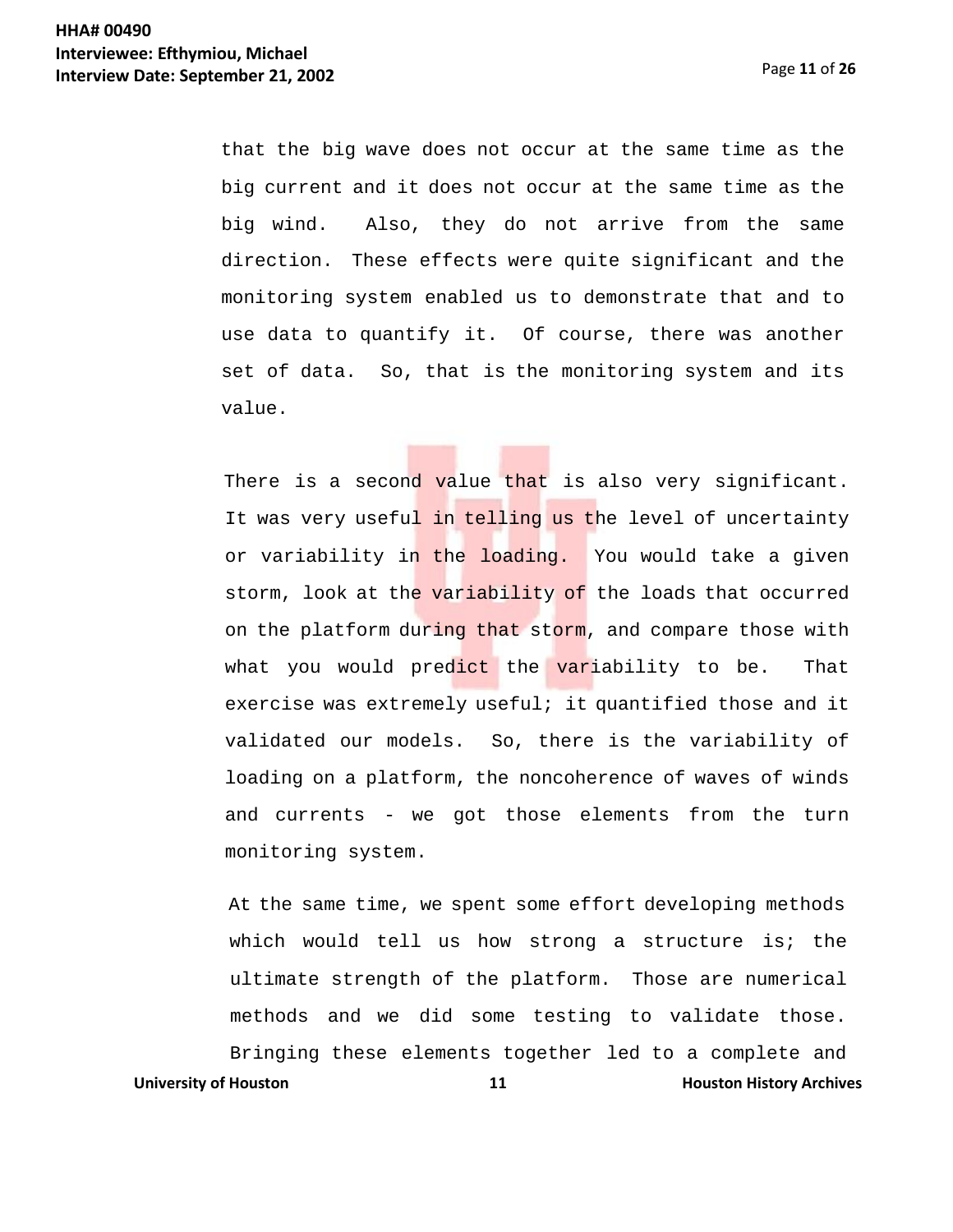holistic definition of the reliability problem.

When we did that, it enabled us to answer questions that we were not able to answer five years before; for instance, is the North Cormolon platform safe enough? Now, we could say with confidence that it was extremely safe. We could express that in terms of probabilities of failure; the probability of failure is extremely low. So, when we got to that stage we felt that the next step was to implement those methodologies first within Shell. If you change the design methodology in such a big way, you do need to discuss it with regulatory bodies, classification societies, and so on. So, that is when we started discussing it with, for instance, the HSC in the U.K. We discussed it, of course, with other oil companies and eventually that led to revising the design practice to take these effects into account. What you see is that the international standard for the design of offshore platforms has that methodology embedded in it.

The reliability methodology was actually developed prior to us with pioneering work from Peter Marshall and Bob Bee. Later in the 1980s, there was a development within API of the so-called load and resistance factor design. So we built on it by using models which are more reliable and more accurate.

# **University of Houston 12 Houston History Archives**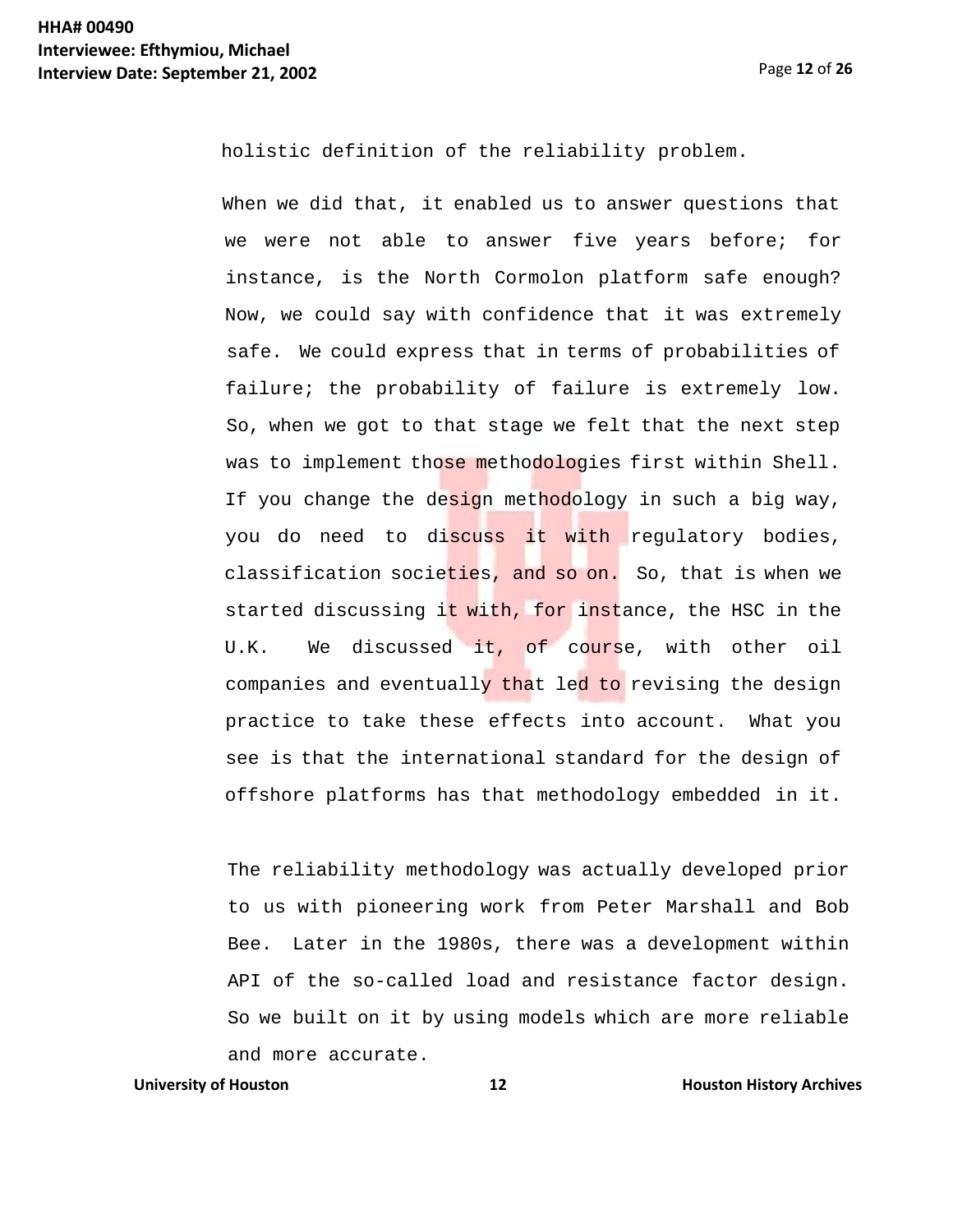- JP: Are computers crucial to the development from theory to more knowledge? Is computer monitoring a big part of that?
- ME: Yes. In fact, some of the problems could not have been handled if we did not have significant improvement in computing power. The biggest element there is the use of hindcast models. I have not talked a lot about those. Once you recognize what is going on using, say, the full scale monitoring of the turn platform, then you go back to hindcast models; those were in existence for major offshore areas like the Gulf of Mexico. There were hindcast models built already.

**University of Houston 13 Houston** *13* **<b>Houston History Archives** Hindcasting is where you go back in time and you generate tracers of winds, waves and currents, and what they looked like 50 years ago. You do it over the entire time from, say, 1900 until today. And if you are able to generate those records, it is actually a remarkable achievement. But without having any instruments, say, at a certain location in the Gulf of Mexico, you are nevertheless able to tell in 1905 what the current and wind and wave environment was like. That is possible because the pressures in the atmosphere were always known and were always measured. You start from pressures and you generate wind speeds. Then, from wind speeds, you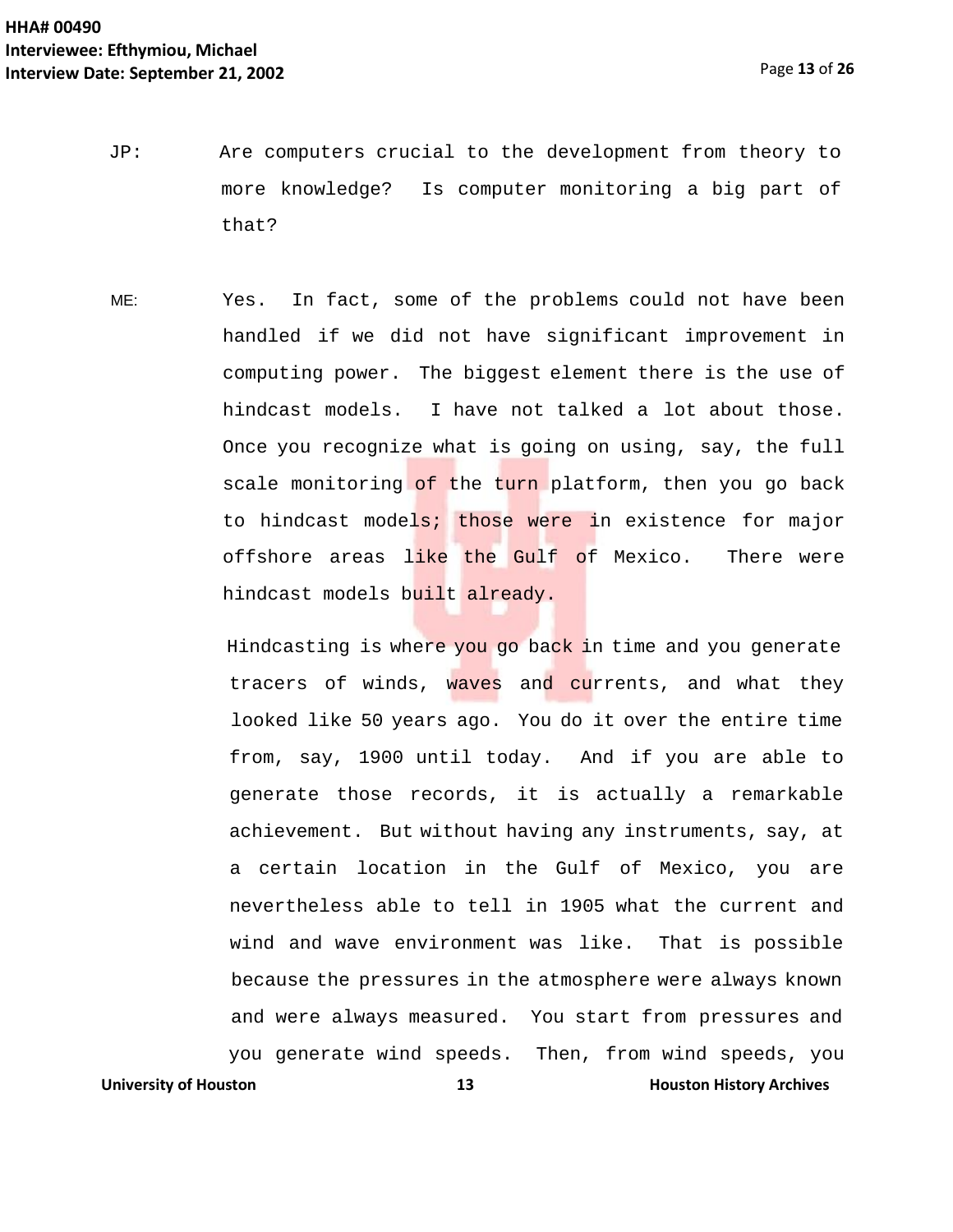Page **14** of **26**

generate waves and you generate patterns. All of that is very intensive numerically, so you need very powerful computers to do that.

JP: You are going way beyond just the theory of what 50 and 125 year old waves; you are saying that is what they actually were. . .

ME: This is what they actually were . . .

- JP: This is from 75 years of data.
- ME: Right. And from those 75 years of data you are able to predict with accuracy what the next 100 years will look like, at least statistically. Then you are able to distinguish between the wave and the current and wind combinations, so you are no longer forced to apply the maximum at the same time. That is really the value of that work.
- JP: You say development of OCF factors, equations for fatigue of offshore structures, is your most significant accomplishment, and then the implementation of these load and resistance factor designs in Shell's installation. Does that follow then or does that come out of the work?

### **University of Houston 14 14 Houston History Archives**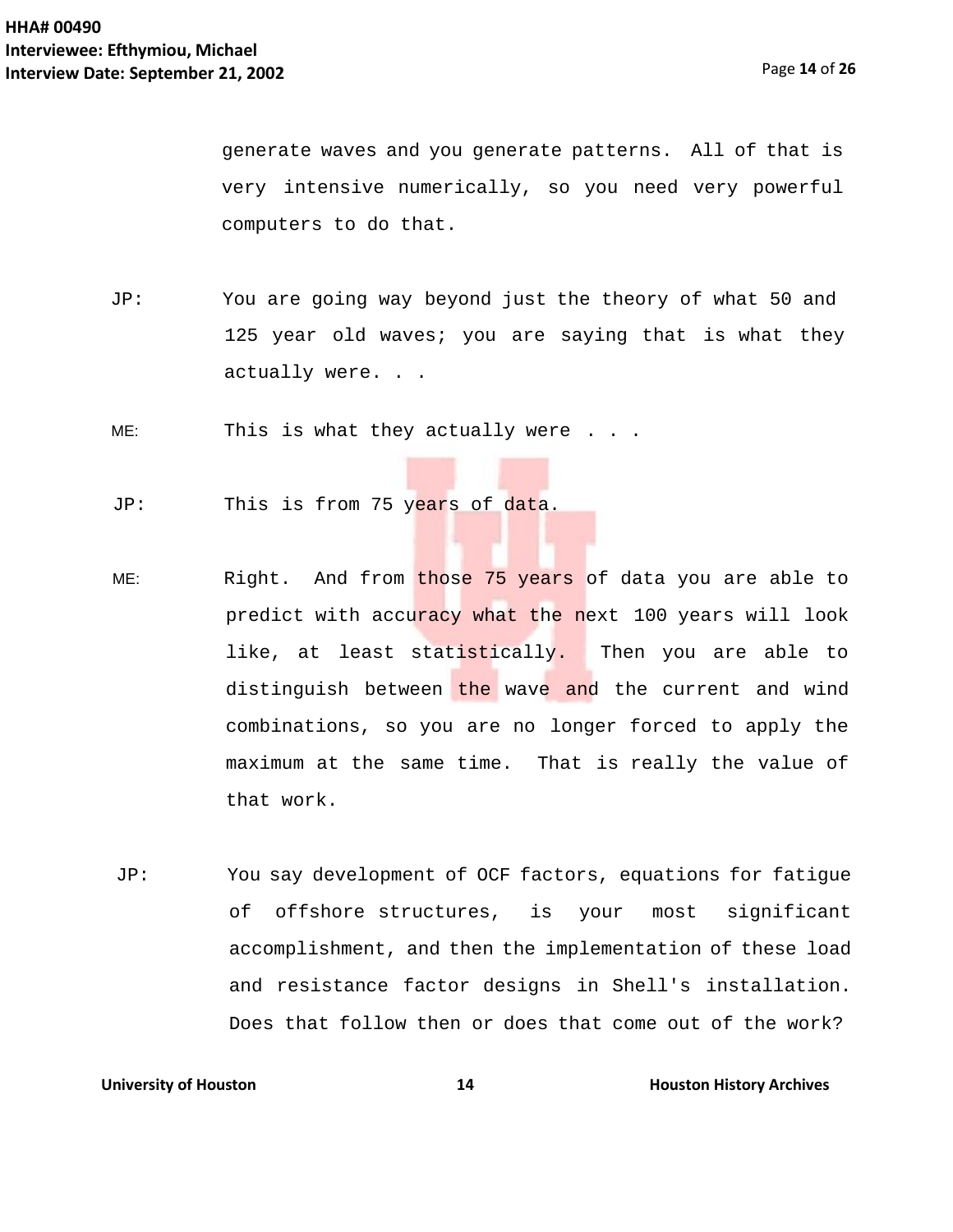ME: Right. There was actually a real need to apply the load resistance factor design in areas where we had many structures being designed and built every year. And, for us, those areas were in Malaysia, Brunei, and to a lesser extent in the North Sea. So, we revised the design methodology for those three areas and we did it quickly. The result of that was: a) you know safety much better, so you design them to treat a determined level of safety and that level of safety is extremely high; b) you do save money in the process. It is not immediately obvious how you can both save money and make structures safer, but it is possible because those areas where you take steel from are areas where you do not need it. If there are areas where you place some steel, you do that and still you save quite a lot of money overall.

In particular, in Brunei and \_\_\_\_\_, because we have many

installations . . . generally, that population of platforms were safe enough to take on more load. So, instead of designing new structures in order to drill in between the existing wellhead platforms, we tended, over the last five or six years, to utilize those existent platforms more and more. You will find many platforms now in those areas where we have added conductors over and above the design stage. Because there were plans to put in place many new structures. . . after our

**University of Houston <b>15 15 Houston History Archives**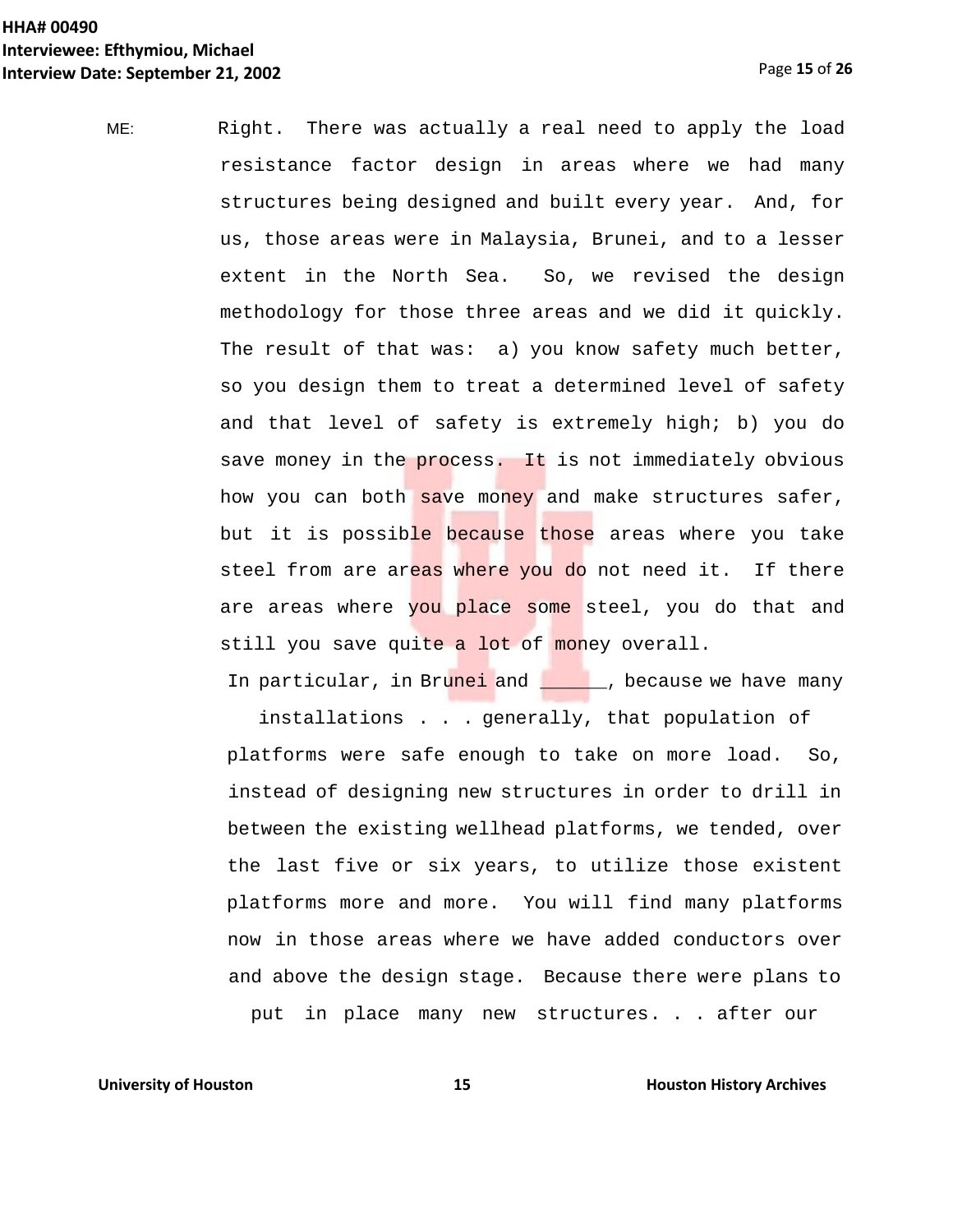methodology it was no longer needed to place those structures in and you can imagine that it had a big impact in terms of the capital expenditure of those components.

It is very well recognized that in those areas we made some significant savings from the time when I implemented it, around 1994-95, until now. I would like to recognize the efforts of a colleague of mine, Jan (William) VandGraaf, who has worked passionately in implementing the reliability-based methodology in those countries. He is still head of o<mark>ffshore structu</mark>res in Brunei. We developed the metho<mark>dology togethe</mark>r and then he got transferred to Brun<mark>ei to impleme</mark>nt it. It is a remarkable story of how you can move from research and development to implementation and realize very significant benefits in the process.

**University of Houston 16 Houston <b>History Archives 16 Houston History Archives** There were some other areas where the application of the methodology shows you that there are some areas where structures are not sufficiently safe. One example is the available air gap in places like offshore western Australia. The environment there, of tropical cycles, is such that you need a higher air gap. We recognized that by applying the methodology and then we implemented it. Now, new structures in that area have a bigger air gap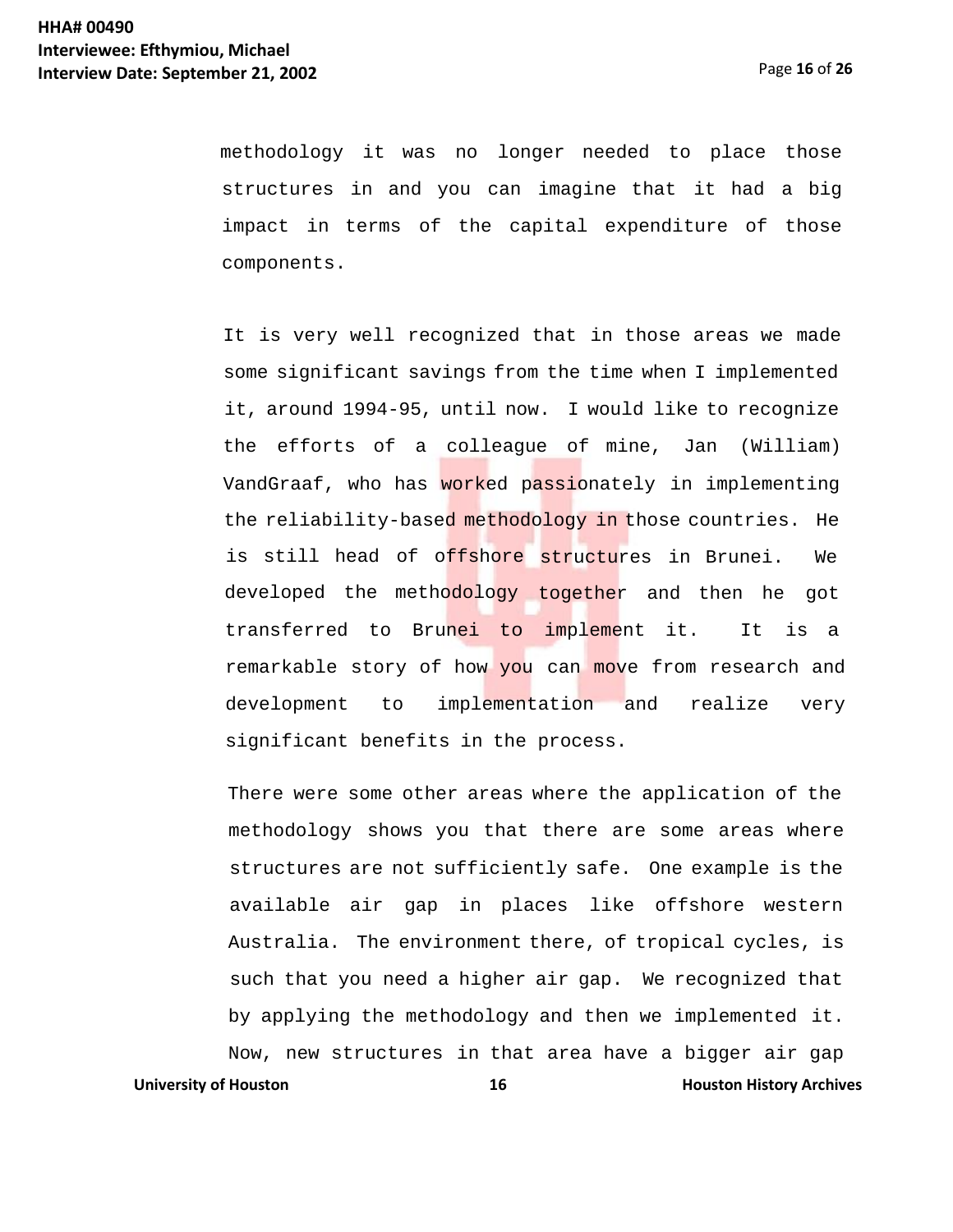than their predecessors. That is a small additional cost and it leads to a significant improvement in safety; it makes it sufficiently safe.

- JP: Is it hard to convince a company to do these things? Are the managers going to be skeptical of the researchers? In Shell, were they willing to listen to you?
- ME: Within Shell, it was no problem at all. In fact, it was always done with a lot of management commitment. Since the mid 1980s when we instrumented the turn platform, there was a big commitment to spend two or three million dollars. Woodside is actually not a Shell company; it is the main operating company in Australia. We have about a 25% share in it. But generally, we have been working very closely with them. When we make recommendations which are clear, they do generally follow them.
- JP: You talked about learning from Peter Marshall and others. Was there a lot of interchange between the group and Shell USA?
- ME: Our relationship with Shell USA is a peculiar one, but it has evolved tremendously over time. In the 1980s, we were not actually allowed to talk to the U.S. If there were telexes going across, they had to be sent at a very

**University of Houston 17 Houston** *IT* **Houston History Archives**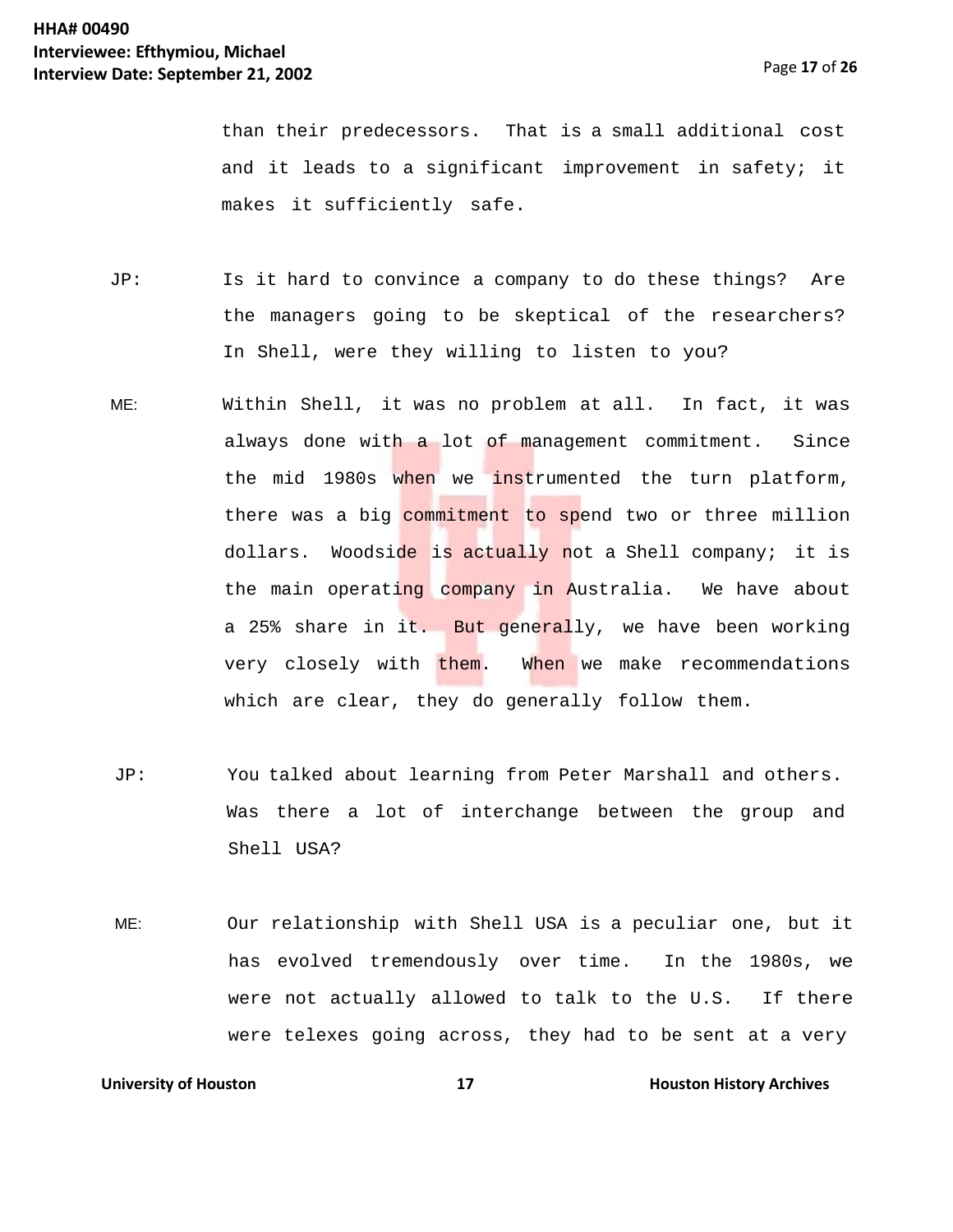Page **18** of **26**

high level. So, I was not allowed to just send a telex across and communicate with people like Peter Marshall, even though I have always respected him greatly. I think it had to do with corporate ownership - that Shell Oil was not a wholly-owned operating company. But, they were trying to make it. I think that is part of the reason. But, even after it became wholly-owned, the philosophy was to let Shell Oil operate as before. Perhaps there was an agreement that Royal Dutch would not interfere with the activities of Shell Oil.

All of that was reversed around 1996-97, and now we work very closely. In fact, we have what we call global teams; global means that we work across from Holland to Houston in single teams or single organizations. We even charge to the same accounts. We have common systems. That way:  $a)$  we communicate so much better; and b) we are able to utilize the best people wherever they are sitting to solve a certain problem. So, we are actually using the people from here to design platforms in areas where, in the past, only Royal Dutch Shell would touch. It is also happening the other way around for problems in the Gulf of Mexico, they use expertise from The Hague. In fact, I have got some friends who are now working on installations in the offshore Gulf of Mexico, and a couple who work in New Orleans. There was a remarkable

**University of Houston 18 Houston** *18* **<b>Houston History Archives**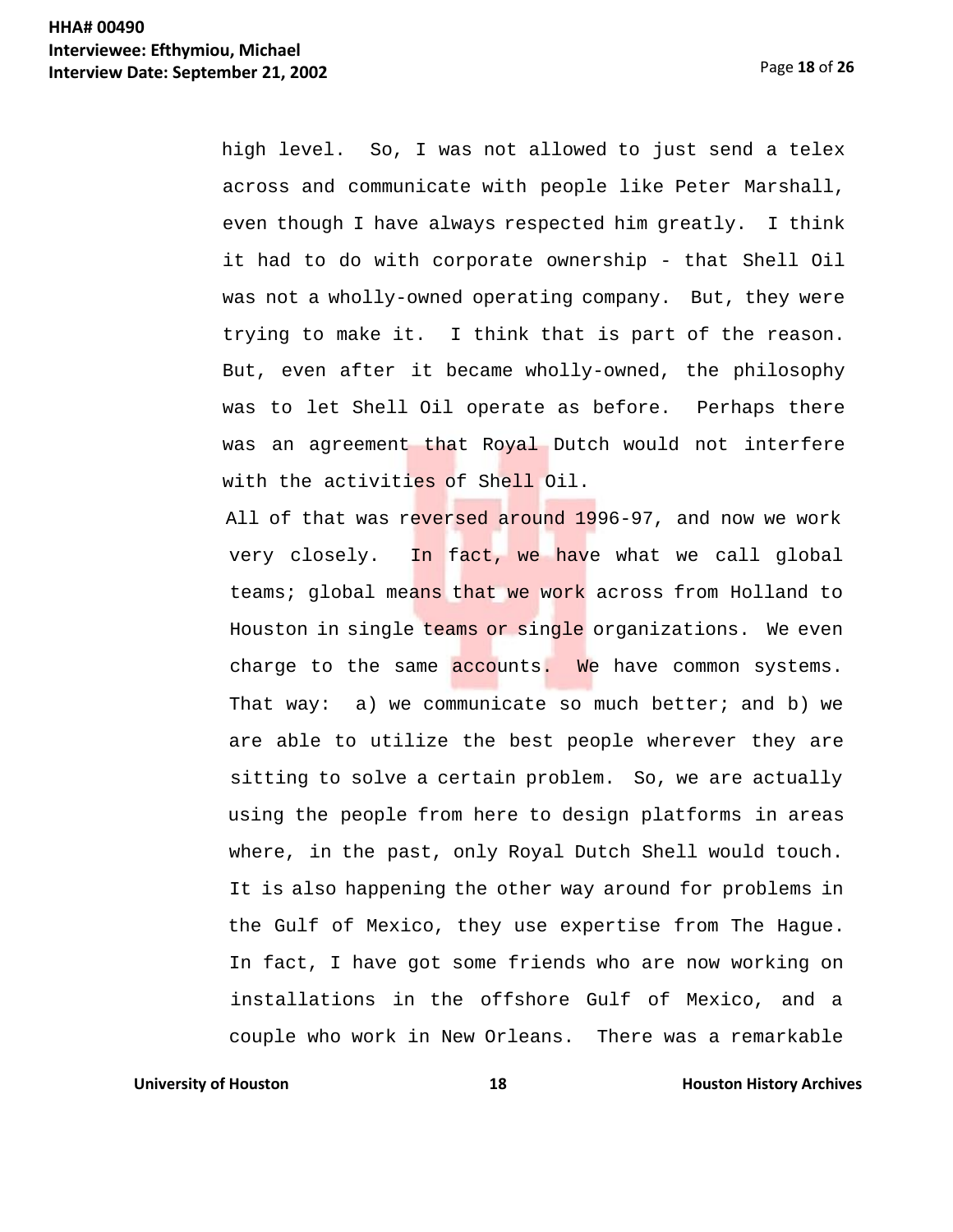change around 1996-97, and we are benefiting from it now.

- JP: That sounds like the equivalent of the BP/Amoco merger . . . creating a truly international company out of parts. Shell USA has been incredibly independent. I guess one way to have a global company and have efficiency on a global scale is to really start to use people.
- ME: Yes, I think that is what it is. When the rest of the world is moving, not only in the oil industry - just everywhere is globalizing - you cannot ignore those changes; otherwise, you lose efficiency.
- JP: Here you say that a topic of special interest would be deep water challenges. Does this research apply directly to the deep water? Is it just taking it to a different level?
- **University of Houston 19 Houston History Archives** ME: All the technology that we have talked about so far relates primarily to the conventional platforms in less than, say, 300 meters of water. Deep water technology, as you are aware, is different than dealing with floating platforms. The titles may look the same when you move to deep water; for instance, reliability of a floating platform is still a major issue, but the actual mechanics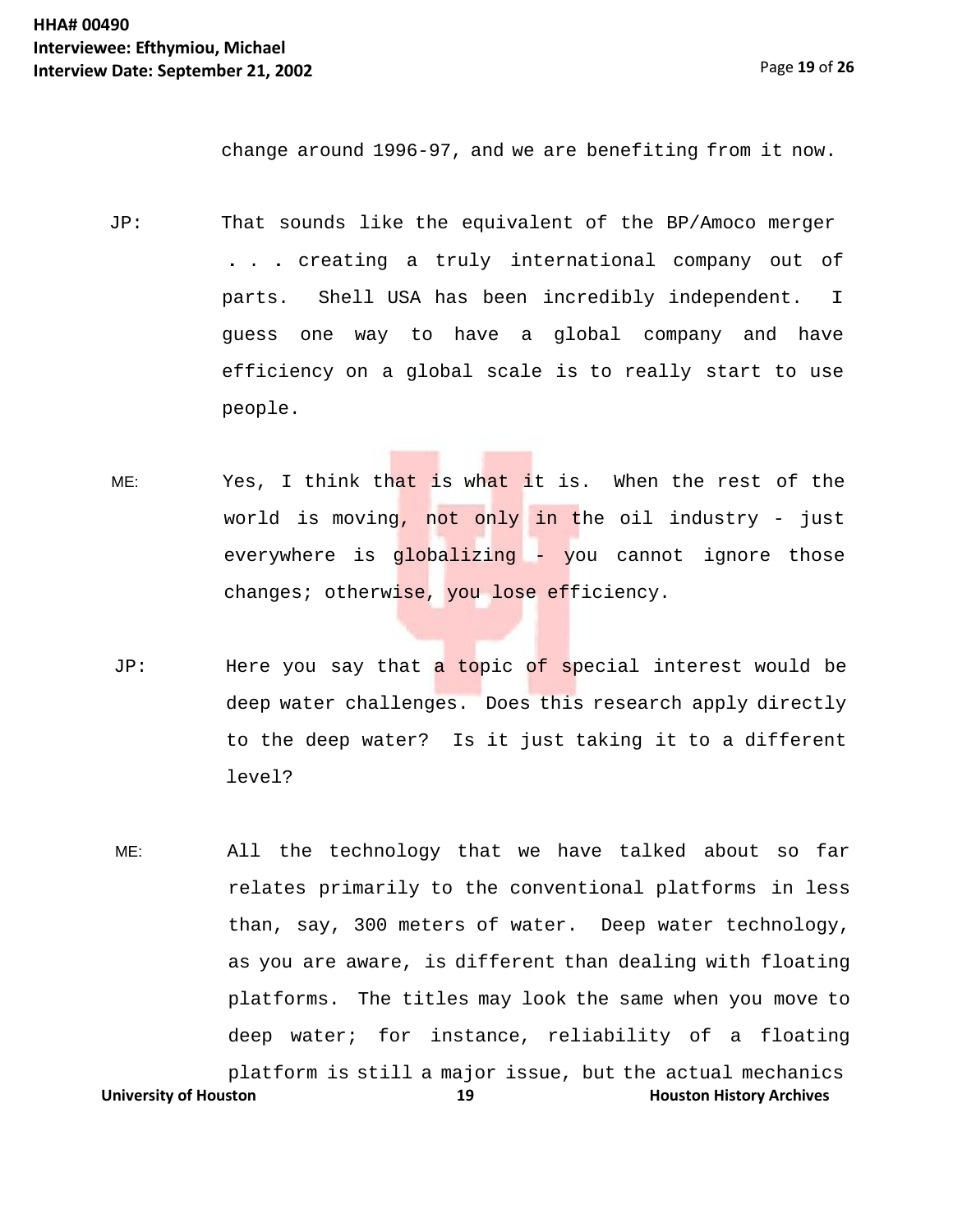Page **20** of **26**

of solving them are different. Actually, there is also a big difference in the consequence sense, which makes the reliability of fixed platforms a little bit more important, and that is when that load exceeds the capacity of the structure, a fixed platform will collapse. I need to qualify that: if you talk about the hull itself, the way that it works is quite different from the fixed platform. So, what we started doing is looking at the reliability of what anchors the floating platform to the sea bed; that would be the moorings if we talk about the spar or a ship or a tanker, or it would be the tendons if we are talking about the tension leg platform. Those elements, in terms of cost, are relatively small in relation to the total cost of installation. Hence, it is possible to make those more reliable than for the fixed platform. So, the equations are different and the picture is different, but the problem of safety of the deep water installations is, of course, as important. The topic of reliability of deep water platforms may not receive as much attention in the near future as the reliability of the fixed platforms did in the past.

JP: Once all that is clear analytically, it would also be another cost advantage for the TLPs and the floating production.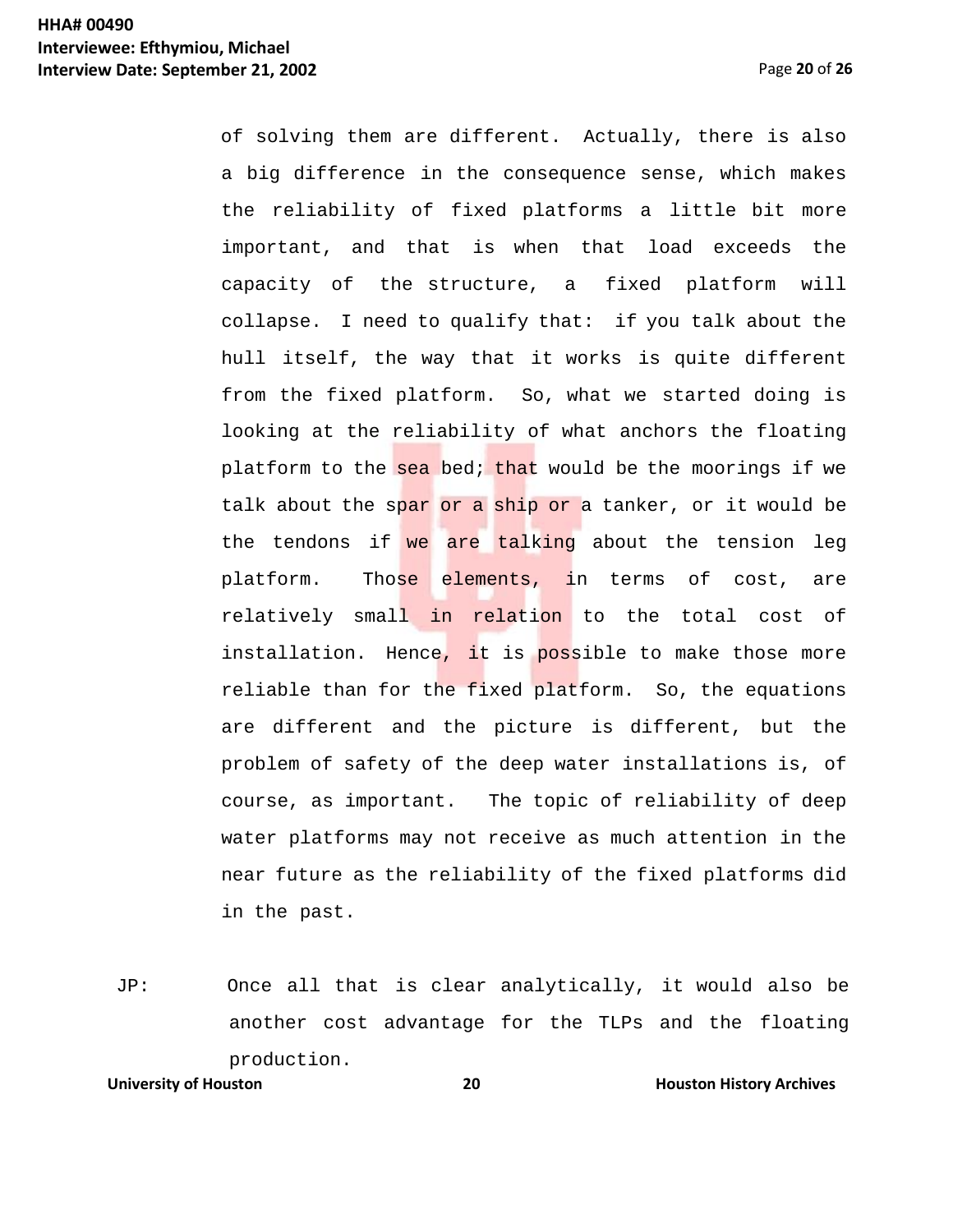ME: There, by applying reliability methods similar to those that we apply for fixed platforms, I think the benefits will not be as significant because the cost of whatever anchors the platform to this event is small in relation to the overall cost. There are other challenges with deep water in general because one of the challenges I see is as we go deeper is that we need to do more and more subsea. That means that we need to place more and more of the equipment on the sea floor. If you manage to do that completely, you eliminate the need for floating platforms; but, of course, to do it completely we need to make one big step forward and I think it is one of the biggest challenges to do with processing on the sea bed. It is a big challenge but it is also a recognized challenge. There are people working on it now and there will be, I am sure and I hope, improvements over the coming five years in that area. They can then revolutionize the subsea and deep water.

**University of Houston 21 Houston History Archives** I see another challenge in deep water which goes in the opposite direction, and that is for oil companies to recognize the value of direct systems; to say it more accurately, to recognize the value of having direct access to the wells. There is a big value in achieving that and to illustrate it I will go back to areas where we do have access to the wells. If you look, for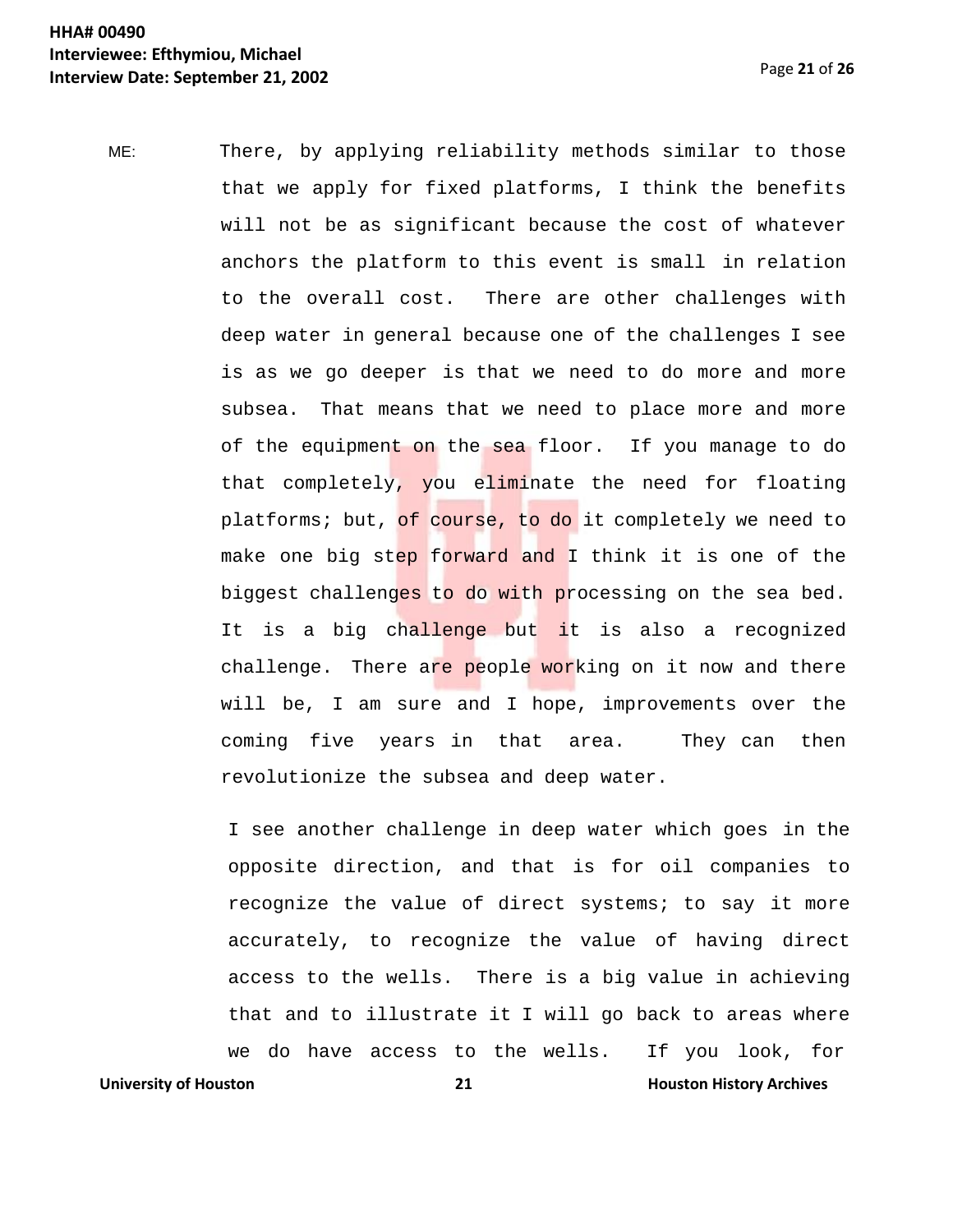instance, at installations that they put in place 25 years ago, the design life was expected to be 20-25; for example, the Brent field.

The Og field, in particular, was meant to be abandoned in 1990. It is still producing and it will continue to produce for another 10 or 15 years. The reason for that is that we are able to recover more of the field than we thought in 1970 because of enhanced recovery techniques. From the existing wells, we can sidetrack and reach pockets within the reservoir that we now know exist, but we did not know of their existence 10 or 15 years ago. Because of that, the ultimate recovery from a field is actually much higher. It could be  $1-1/2$  times higher than what was thought of or considered at the design stage.

Statfjord is another good example. It may currently be producing 200,000 barrels a day; whereas, if it was designed differently, it would now be completely abandoned. What I am saying is if we go for direct access production systems, then we are much more likely to recover more of the reservoir than we would otherwise. That is very significant for the future.

JP: Yes, because you can apply new technology as it becomes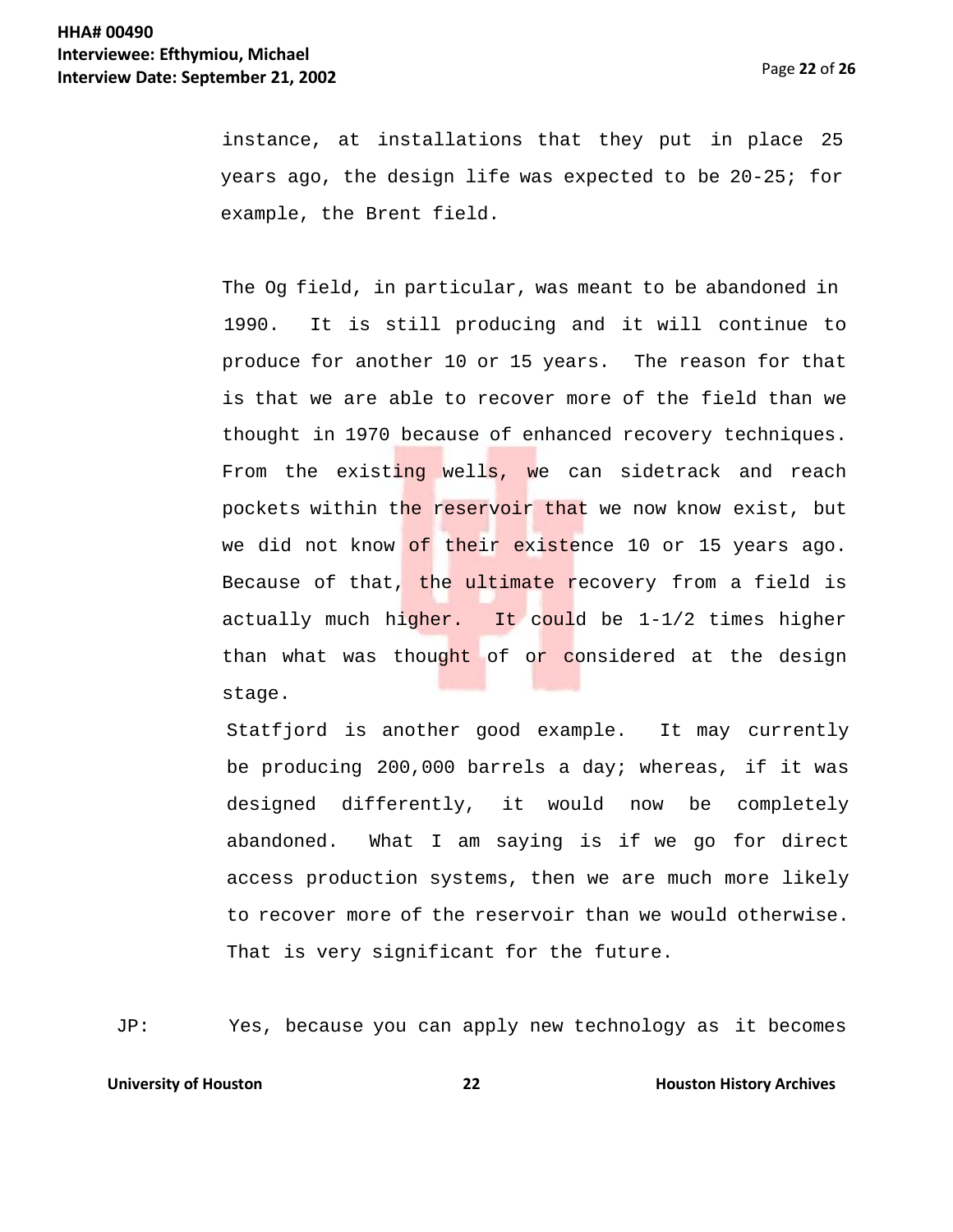```
available.
```

```
ME: Yes.
```
- JP: In subsea, it would be very difficult to go back and redo that.
- ME: Yes, it is very difficult to go back and redo things once it is subsea. There are many reasons for that. The main reason is that in order to go and access a subsea well, you need to take a mobile offshore drilling unit and the cost of that is typically \$200,000 a day. You need to mobilize it, demobilize it and do the job. You are already talking about tens of millions. Whereas, if you have access to the well, you just do it and it does not cost you anything. If you are not certain of the outcome of, say, drilling a small side track, if you have that access you will do it and the benefit may be that you have another well flowing, say, 10,000 barrels a day; whereas, if it was subsea, you would not do it and that is what you would lose.

You need foresight to go for that because sometimes when you compare an option for developing a hypothetical field in the water with a subsea scale and a direct vertical access scale, you may find that the capital expenditure

**University of Houston 23 Houston History Archives**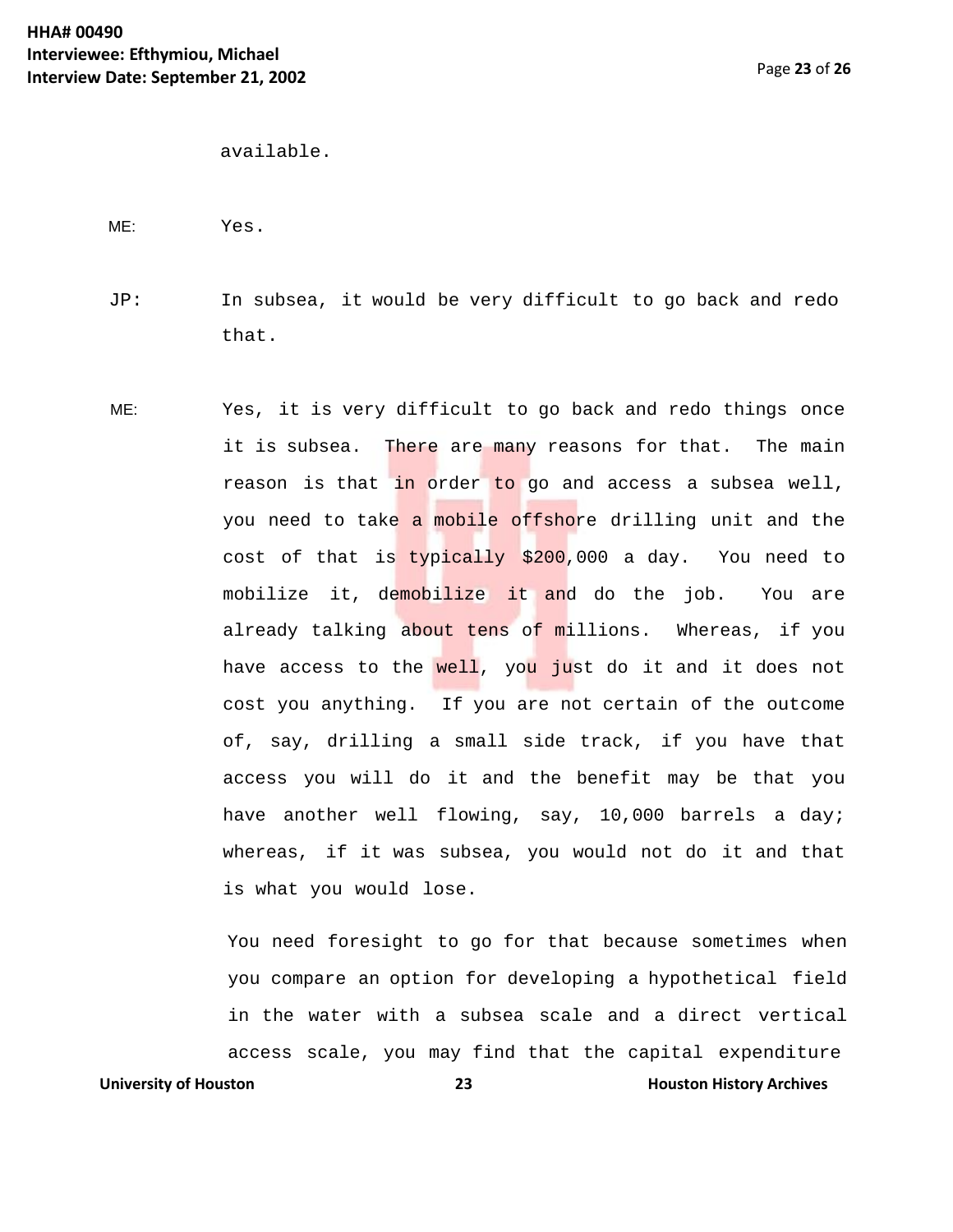of subsea is in a hypothetical case, lower. Okay, so then you take the decision to go for subsea. But, in fact, in the long run you would benefit more if you had gone for the other option.

- JP: In talking about Bullwinkle and what they thought they were building there and what it has become . . .
- ME: Yes, it is actually an excellent example of the same thing.
- JP: So, finances come out completely different . ..
- ME: Completely different, yes. Now, if you had developed Bullwinkle as a subsea tieback to one of the Shell Oil platforms, you would have lost all of the benefit.
- JP: And probably never even would have thought of doing it. There would not be any reason to think about it if you knew you could not do it - you lose the option to be innovative.
- **University of Houston 24 1988 Houston History Archives** ME: Yes, you do. Exactly. And I think that, to a large extent, the same applies to most of the TLPs that we have in the Gulf of Mexico. We have five or six and they are direct vertical access systems. Now, all of them are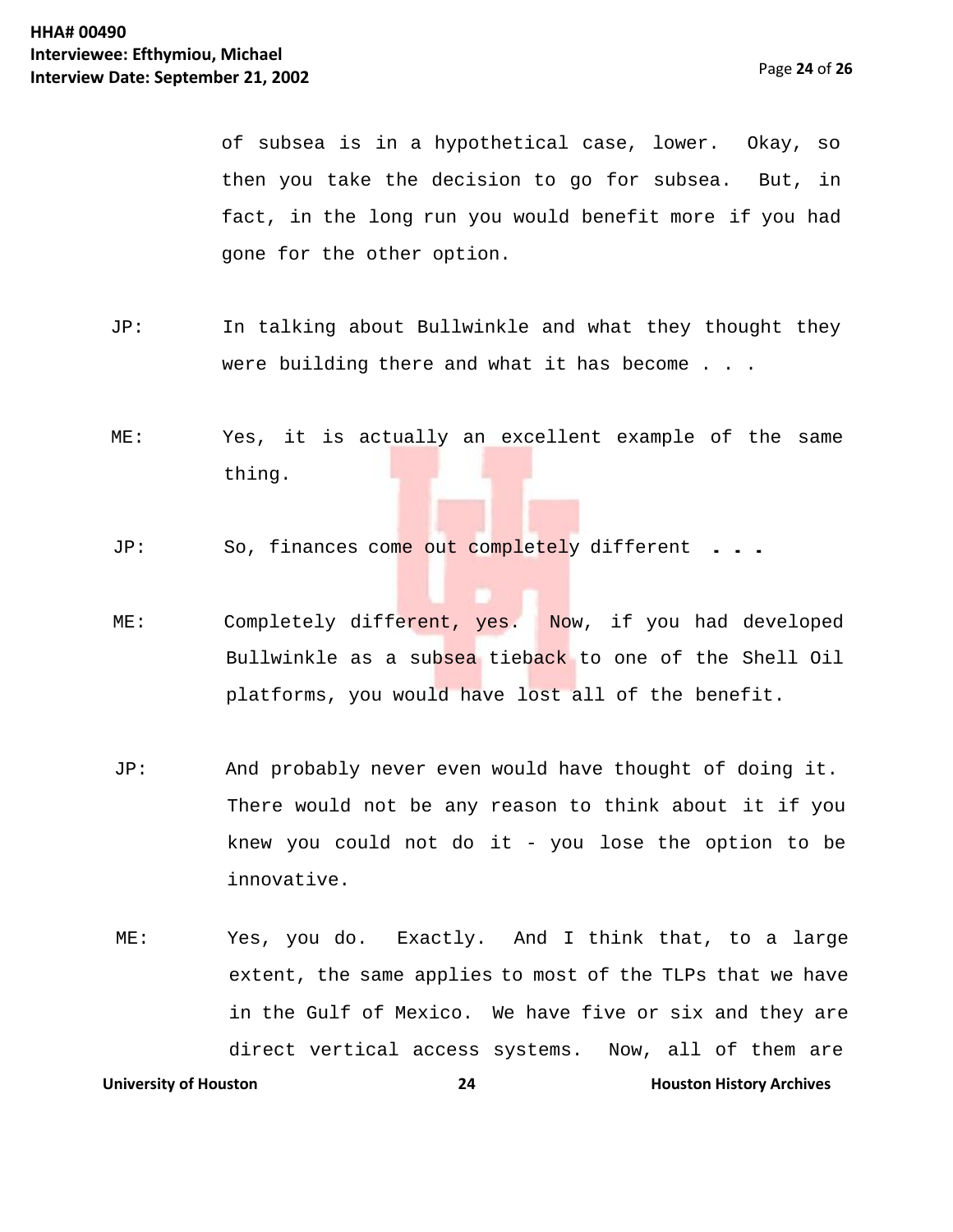producing more than what we thought and we have many more small subsea fields tied back to them. That benefit is huge, but you cannot take that benefit into account at the design stage because you do not know the future improvements in technology and you do not know the future discoveries.

- JP: You do know how much it costs to put one of those structures in place, though!
- ME: You do know that, yes.
- JP: Are there other things that you would like to talk about? We have covered a lot. We have not really talked about the deep water risers and you said that is an area of specialized expertise. Have you been involved in that?
- ME: I am actually involved with the water risers at the moment which is perhaps why I put it down. It is of special interest to me but there is nothing special to say there.
- JP: Is there anything else, in terms of people or general reflections of the offshore industry, that you would like to put on the tape?

### **University of Houston <b>25 Houston 25 Houston History Archives**